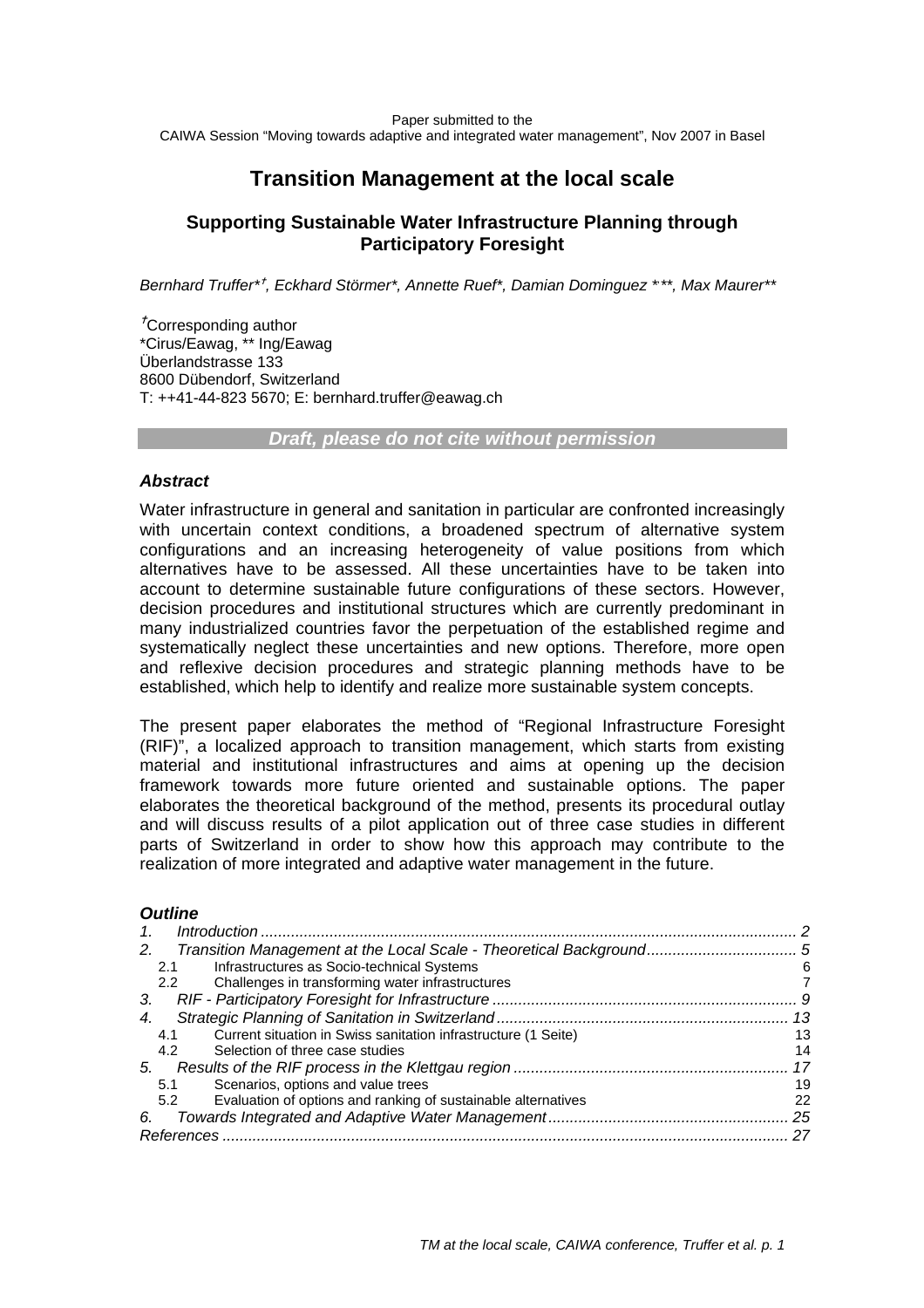### <span id="page-1-0"></span>**1. Introduction**

Sanitation infrastructure has been built up over the past 50 years in most industrialized countries by implementing a very narrow technological paradigm, which ultimately gave rise to a very distinctive socio-technical regime. The material basis of the infrastructure sector follows the logic of civil engineering consisting of concrete sewerages and centralized waste water treatment plants. This technology exhibits strong economies of size at the level of the individual plant, which leads to a centralizing logic from the technological point of view. Given the long life times of these technological systems, context conditions under which they will have to operate have to be estimated over 20 to 50 years. These conditions gave rise to an institutional infrastructure responsible for planning, constructing and operating these systems which is highly localized and community oriented in most industrialized countries. The resulting socio-technical regime has been implemented over the past 30 to 50 years from an initial connection rate of below 20% towards more than 95% (Maurer and Herlyn, 2006). When compared against the initially set goals of improved water quality of lakes and rivers and the non-discriminatory access to waste water cleaning services for all citizens this diffusion history has to be judged as a huge success in environmental policy implementation. This may be seen for instance in the fact that eutrophication of lakes and rivers has decreased tremendously since the early 1970ies (xxx).

Despite this very obvious success story, scholars have raised doubts about the long term sustainability of this dominant socio-technical regime (Wilderer 2004, Larsen and Gujer 2001). The main reasons are that the continuation of the established regime will be challenged by increasing uncertainties in the context conditions under which sanitation will have to operate in the future, which need more flexible and reflexive approaches. The present paper claims that the conditions for future development of sanitation infrastructure are actually changing fundamentally both with regard to the context conditions under which waste water organizations have to operate and with regard to the socio-technical options available. However, the established decision procedures and institutional structures are strongly biased towards the perpetuation of the established regime and they are therefore likely to miss important opportunities for more sustainable alternatives. As a consequence of this analysis, the method of "Regional infrastructures foresight (RIF)" is proposed for opening up strategic planning procedures that would take these changes in context conditions more explicitly into account. The RIF procedure addresses local decision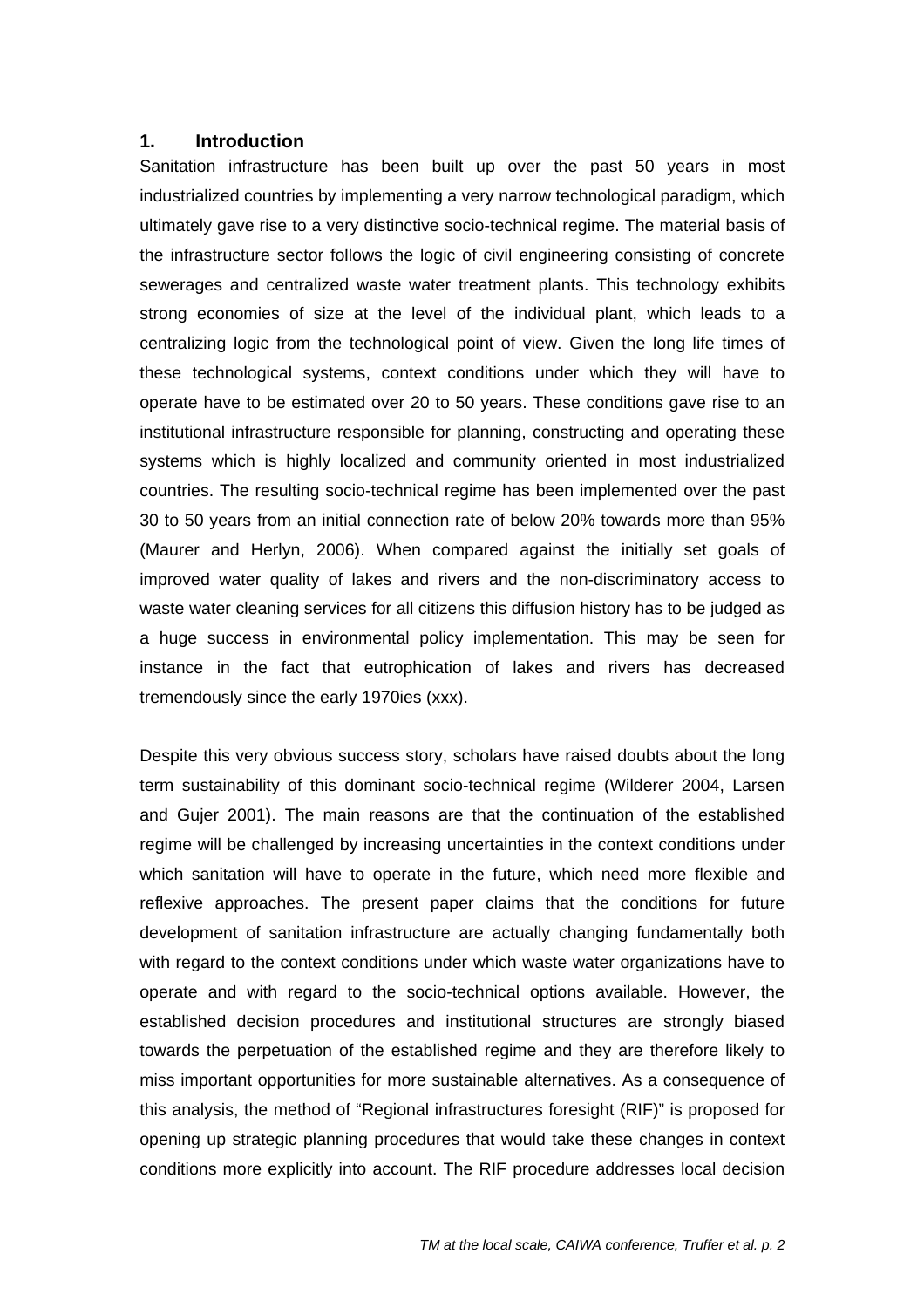makers responsible for specific sanitation infrastructures as well as broader stakeholders to identify and assess future alternatives. In a highly structured elaboration and discourse process, these actors elaborate the spectrum of future context conditions, socio-technical configurations and value positions, which have to be taken into account in order to reach more sustainable solutions.

Why have uncertainties increased in importance over the past few years in water infrastructure? In general, these infrastructures are strongly vulnerable to changing framework conditions under which they have to operate. Investments need to be written off over 30 to 50 years and have to respond to newly emerging performance requests (changes in population and industrial activity, new pollutants, changes in local hydrology, etc.). These systems have shown some flexibility to adapt over quite impressive ranges of requirements as has been shown in some historical case studies (Dominguez and Gujer, 2006) but this flexibility comes at a considerably high cost. In the 1960ies and 1970ies when this socio-technical regime was developed and implemented from the centers to the peripheries in industrialized countries, constant growth rates were a rather secure estimate, the emerging technological paradigm remained largely unchallenged and goals on which the performance should be estimated were sufficiently clear (elimination of nutrients, un-discriminated access to sanitation service, relative unimportance of costs and tariffs and the provision of these services by public institutions).

Over the past decade however, many of these established certainties have been challenged: New regulatory frameworks (e.g., privatized ownership of utilities), reduced financial stability of communities, risks from new pollutants or contagious diseases, new technologies (e.g., household centered water treatment), regional population and industry dynamics and new hydrological conditions associated with a changing climate. All these conditions raise doubts about whether a simple continuation of the socio-technical regime may still be considered as optimal. Additionally, the sustainability of the established regime is all the more questioned when it shall be transposed into contexts of newly industrializing countries such as China and India. As a consequence the sustainability of the sanitation regime has been questioned by a wide range of commentators such as neo-liberal political movements (emphasizing the alleged inefficiency of highly localized organizational structures), by development studies (questioning the optimality of the prevalent regime in different institutional contexts) or by environmental movements (emphasizing the sustainability potential of more decentralized options for sanitation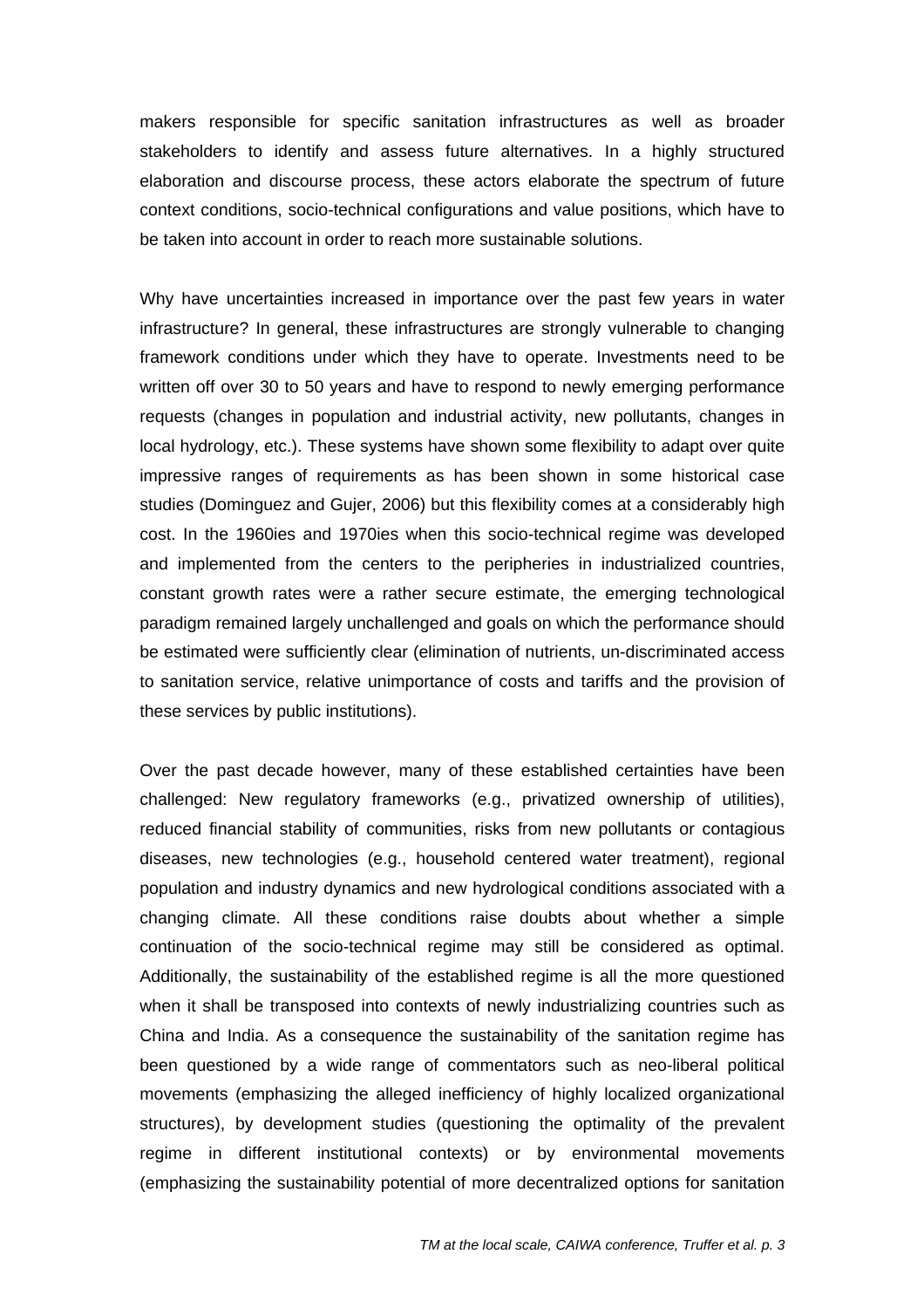and water provision). In particular the success of more integrated water resource management approaches will depend on how a more flexible and variegated sanitation structure may be taken into account.

New and better decision and planning procedures therefore need to address these uncertainties explicitly and open up the ranges for alternative socio-technical configurations. Additionally, they have to address diverging value positions of different stakeholder groups with regard to sustainable sanitation more explicitly, i.e. the former expertocratic decision mode with its narrow list of performance indicators has to be replaced by a more participative and pluralistic assessment. Starting from these procedural criteria, we have developed a participatory foresight method to support strategic decision making for infrastructures (in sanitation and elsewhere). It starts from local conditions and gradually opens up the framing in order to consider broader ranges of contexts, options and value positions. The "Regional Infrastructure Foresight" (RIF) approach aims at supporting strategic decision making in infrastructure development for a time horizon of about 25 years. The RIF procedure has been recently applied in three regions in Switzerland (the last process will end in October 2007). Based on the criteria which led to selection of the cases, we will generalize these results with respect to different design alternatives of the process, different positions in the maturing cycle of the infrastructure, and with regard to specific challenges (future availability of water, decreased ability of local communities to provide for public services, changing regional dynamics with regard to population and industry, etc.).

At a conceptual level, the RIF methodology and its application in Swiss sanitation planning may be interpreted as a localized transition management procedure towards sustainable sanitation futures. Given the strong entrenchment of current day decision structures and the considerable challenges ahead, transformation processes of the system have to start at the local level. By systematically opening up the black box of uncertainties, context conditions and emerging opportunities, however, synergies with neighboring communities, other infrastructure sectors (water supply or energy generation, for instance, and thus eventually also towards integrated water resource management) as well as more encompassing regional and national developments may be addressed. In this sense, RIF represents a localized procedure from which more encompassing regional and national transition management attempts could be addressed and thus pave the way for more sustainable futures in water governance.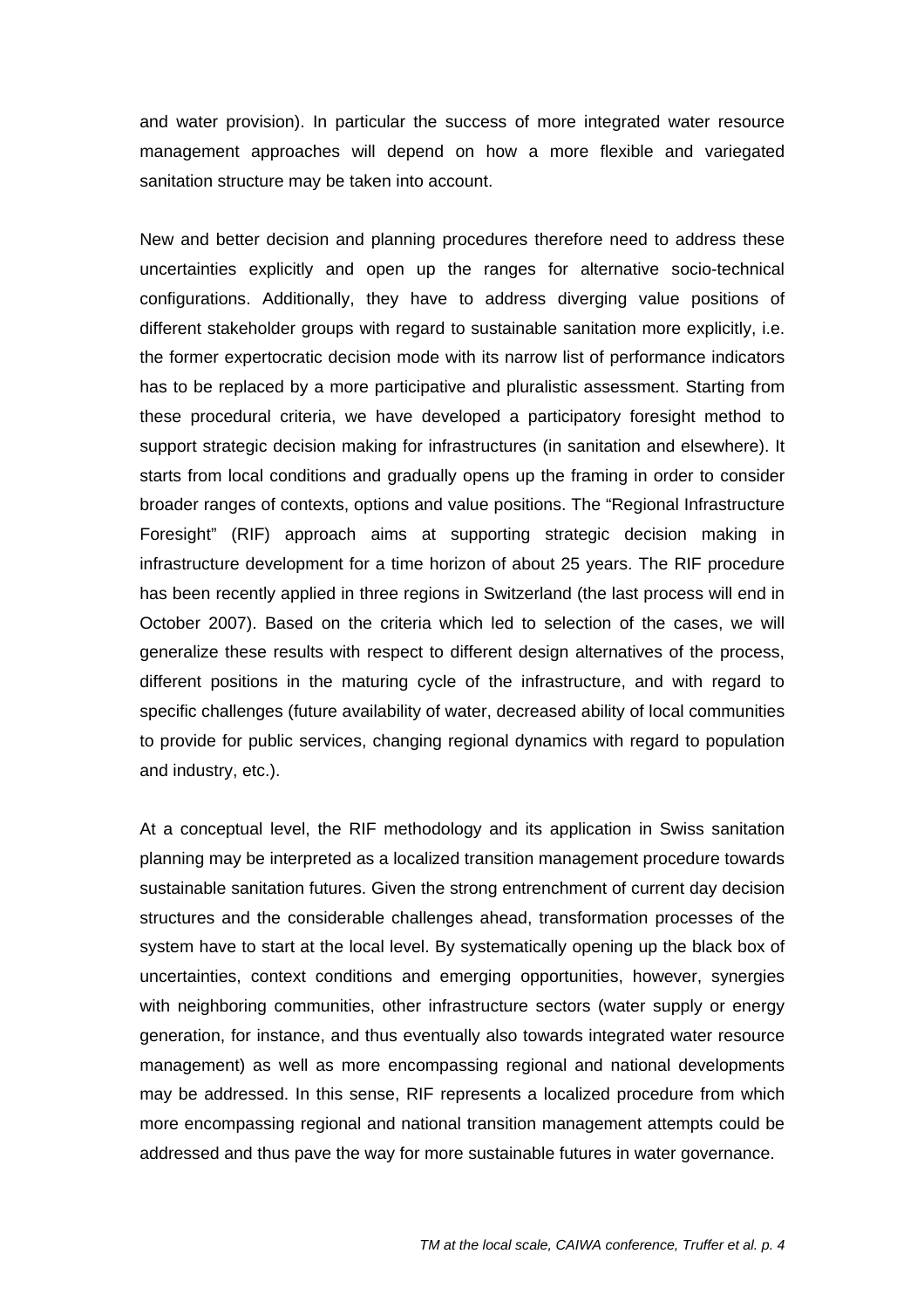<span id="page-4-0"></span>The paper is structured as follows. In chapter 2 the theoretical background of transition management, foresight and infrastructure planning will be laid out on which the RIF method builds. Chapter 3 describes the basic methodology of the RIF approach in more detail. Chapter 4 gives an overview on the challenges of sanitation infrastructure reform in Switzerland and introduces three Swiss regions where the RIF methodology was first run and tested. Chapter 5 presents the major results of these case studies and discusses strengths and weaknesses of the method depending on the problem context of the specific cases. Chapter 6 concludes by giving an outlook on the potential application of the methodology for integrated and adaptive water management and for transition management in general.

## **2. Transition Management at the Local Scale - Theoretical Background**

As illustrated above, the sanitation sector (in line with many other infrastructure sectors) exhibits strong path dependencies in its development. Strong material and institutional interdependencies have to be built up, in order to guarantee a proper working of the systems. As a consequence, incremental innovations are mostly preferred to radical system reconfigurations (Markard and Truffer, 2006). When analyzing transformation processes towards alternative system configuration, we may therefore not separately search for technological alternatives and later look for appropriate institutional frameworks, in which such a technology could operate. Rather infrastructure systems have to be conceived as socio-technical systems (Geels 2004) in which material and institutional aspects are tightly intertwined in order to establish "configurations that work" (Rip and Kemp 1998). In the recent literature of industrial transformation processes several concepts for analyzing the structure and dynamics of socio-technical systems have been developed (Markard and Truffer forthcoming, Geels 2004, Hughes 1987). In the following, we want to present some core tenets of these approaches and apply them to the question of how long term transformation of sanitation sectors could be conceived. Furthermore, we will present some recent proposals on how such systems may be transformed towards more sustainable future configurations. This allows us to set the conceptual framework in which strategic planning methods for sustainable infrastructures could be positioned.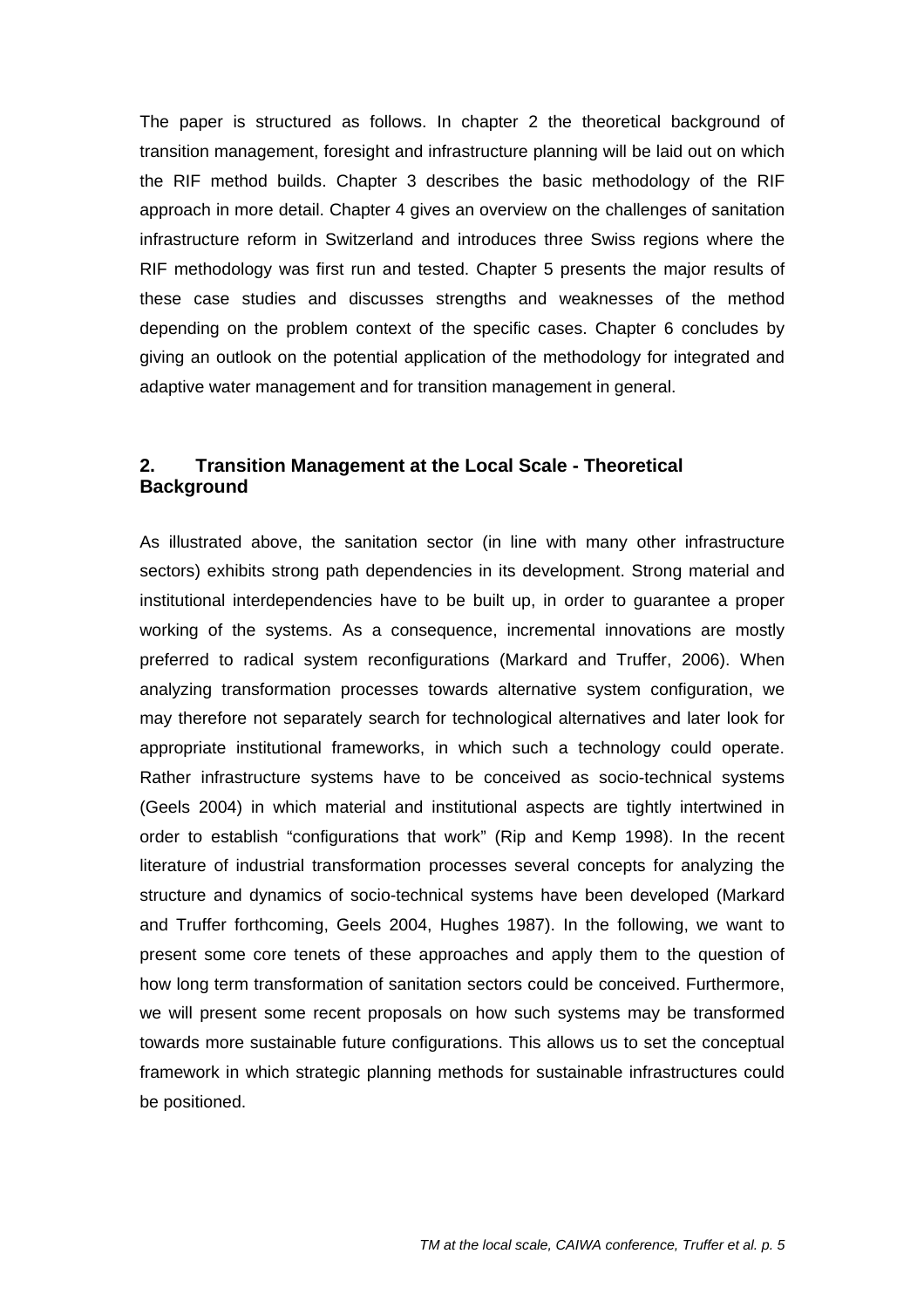### <span id="page-5-0"></span>*2.1 Infrastructures as Socio-technical Systems*

Infrastructure based sectors have since long received considerable attention from scholars of Technology Studies. One of the most earliest and prominent examples is Hughes (1987, 1993) with an analysis of the social and technological determinants of the growth and diffusion of electricity system in the US. He coined the concept of Large Technical Systems (LTS), which are characterized by specific conditions due to the tight interrelation between their material and institutional structures. Other scholars have emphasized the difficulty in transforming and regulating these sectors and their long term role in the provision of basic services for industrialized society (Coutard 1999, Hughes 1998, Joerges 1998, Summerton 1994).

More recently and related to research on the sustainable transformation of industrial sectors, the concept of socio-technical regimes has been applied to infrastructure sectors (Geels 2004, Rip and Kemp 1998). The emphasis is here on identifying coherent settings of material infrastructures and institutional settings, which may develop coherent configurations, so called socio-technical regimes, over specific periods of time. These configurations are characterized by strong path dependencies and a strong preference for incremental innovations against radical ones. Major changes in these configurations may nevertheless happen. They will either result out of an increasing mismatch between the regimes adaptive capacity relative to its context conditions (so called pressures resulting from landscape forces, see Geels and Schot 2007) or they will be challenged by rivaling regimes that develop their coherency within protected niches before they are able to supplant the established regime (Hoogma et al 2002). The dynamic analysis of regime transformations thus was epitomized as defining a multi-level approach focusing on the hierarchical interplay of factors giving rise to disruptive reconfigurations of specific regimes.

In parallel to the multi-level approach structural and dynamic analyses of industrial transformation processes have been formulated based on the systems of innovation approach. Starting from the National Systems of Innovation concept (Freeman 1988, Lundvall 1992) several variations have been spelled out such as regional, local, sectoral and technological systems of innovation (for an overview see Chan and Chen 2003). The core idea here is that new socio-technical configurations are produced by the interaction between different actor groups (producers, government, NGOs, research, users, etc.) which structure their interaction in specific networks and develop appropriate institutions supporting the introduction of novel socio-technical configurations. Infrastructure sectors have particularly been in the focus of the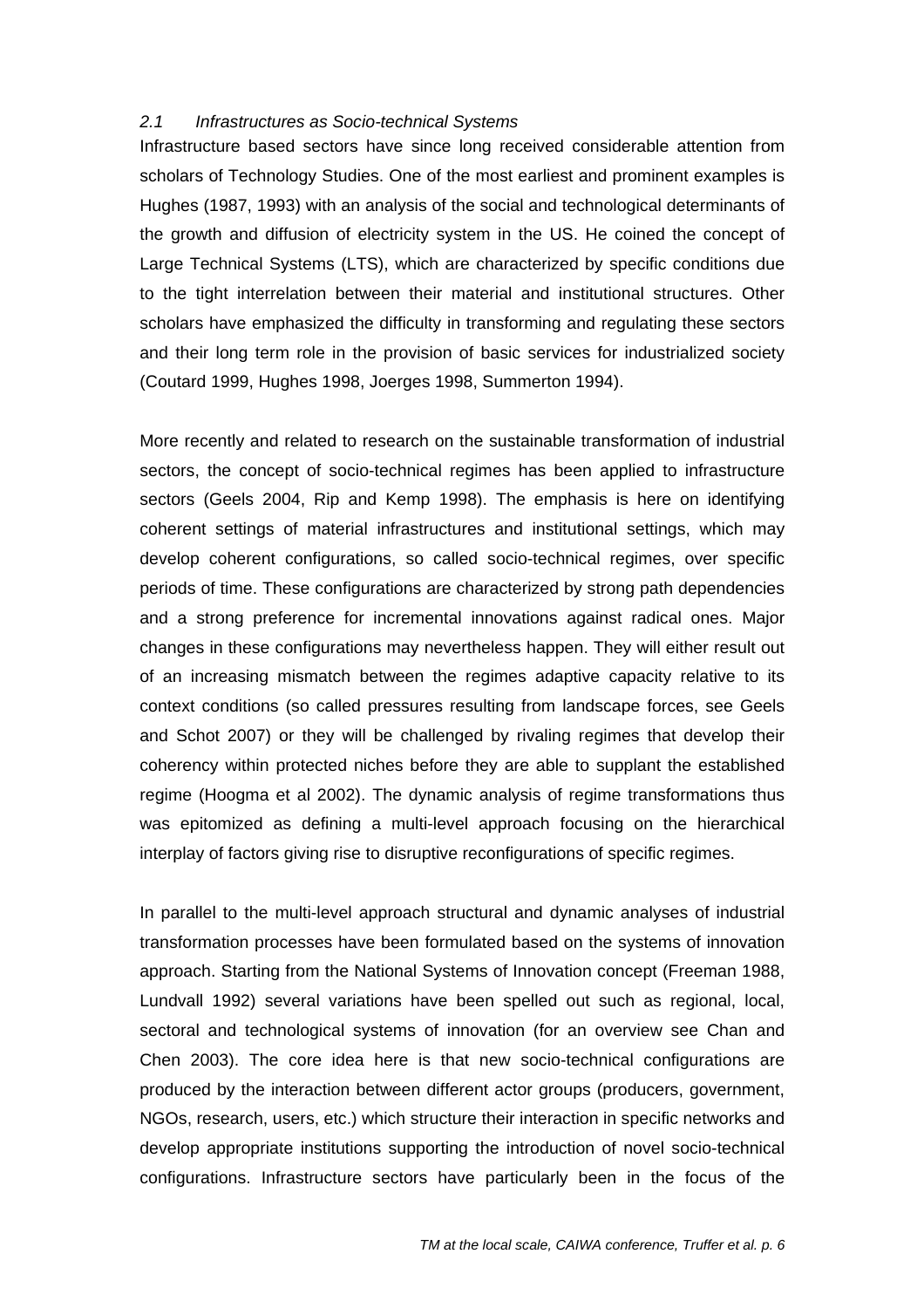<span id="page-6-0"></span>tradition of technological systems of innovation (Carlson and Stankiewitz 1999, Jacobbson et al 2001). Conditions for more sustainable configurations were playing an important role in this context as well. Even though the multi-level approach and the systems of innovation approach started from different conceptual traditions, their approaches have been shown to be quite complementary (Markard and Truffer forthcoming).

As a consequence of these conceptual understandings of the emergence and transformation of socio-technical configurations, attempts to transform these sectors fundamentally have to be approached by explicitly taking into account the interrelated nature of the technical and institutional elements. A partial approach to introduce alternative technological concepts would thus most likely be prone to failure. Rather, processes of developing socio-technical configurations, the explicit and reflexive management of dealing with novel technologies in incumbent sectors as well as a reflexive observation of and adaptation to landscape forces is needed in order to support specific system transformations. One recent proposal on how such multifaceted transformation policies could be conceived runs under the heading of Transition Management (Rotmans et al 2003). Transition Management sees itself as an intermediary form of governance of socio-technical transformations, which neither wants a top-down steering approach nor a muddling through on a short term basis. Rather long term goal formulation shall be combined with shorter term experimentation (and niche development) for hopeful alternatives. The results of such experiments shall then be evaluated before the background of participatory visioning exercises (Wieck et al 2006) and thus generate the context for a long term reflexive management approach. Transition Management has been applied especially in Dutch sustainability policy and a wide range of transition processes have been initiated (Loorbach 2007, van den Bergh 2006). Infrastructure sectors have played a considerable role as empirical application fields and specific proposals on how infrastructure transitions could be tackled have been proposed in the literature (Truffer et al. forthcoming, Voss et al 2006).

### *2.2 Challenges in transforming water infrastructures*

Water infrastructures in general and sanitation in particular have been the object of analysis in many of the above introduced approaches. Geels (2004, 2005) for instance has carried out a multi-level analysis of historical transformations of urban water management in the Netherlands. Transitions towards more decentralized alternatives have been analyzed by van Vliet (xxx). Hiessl et al (200x) have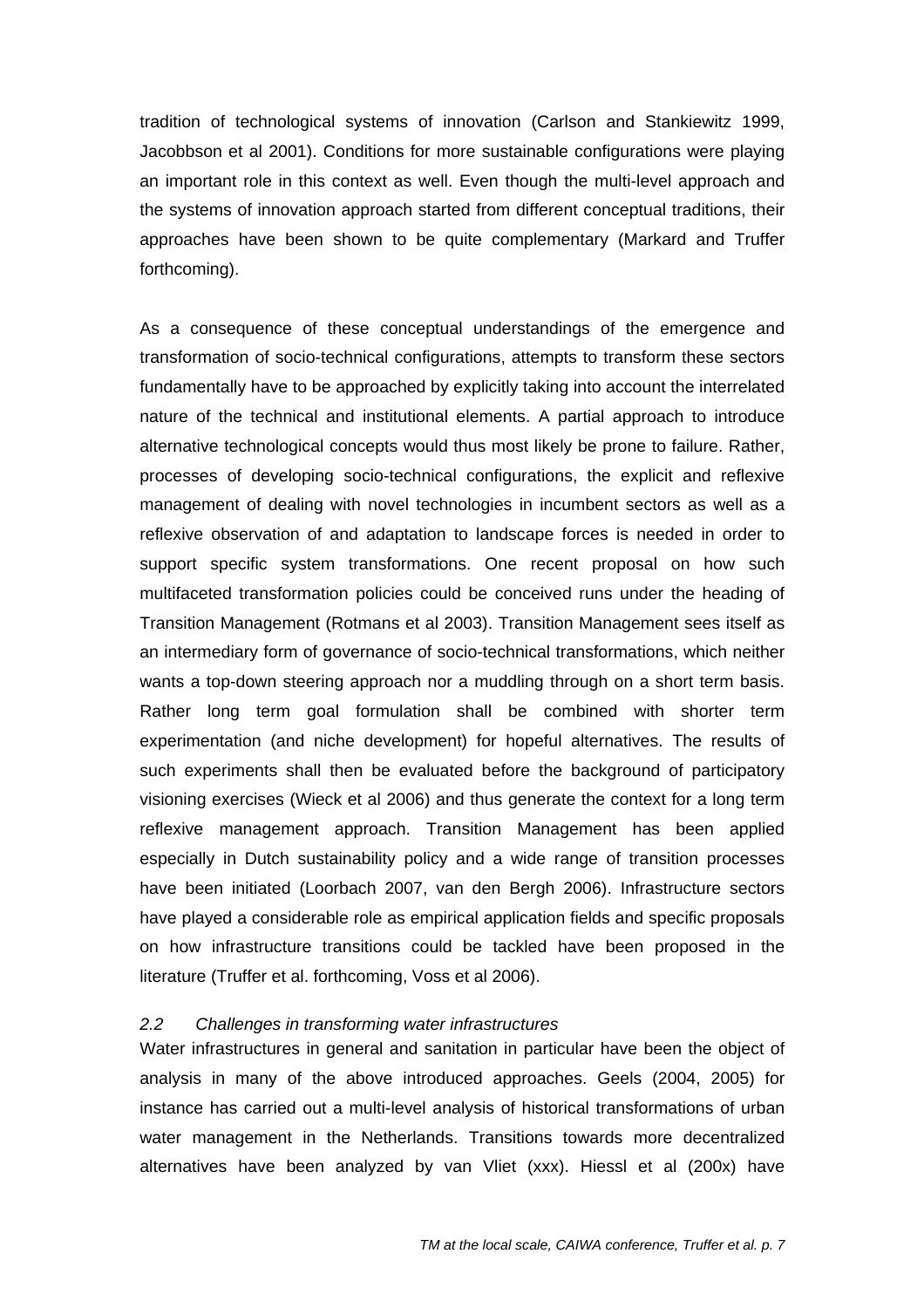elaborated different alternative socio-technical configurations for urban water management. Specific technological innovations have been analyzed following the systems of innovation approach, e.g. asking whether an appropriate sectoral system of innovation might be identified in specific national contexts (Wegelin 2006).

In the terminology of the above introduced concepts, the sanitation sector may be described as a specific socio-technical regime, which is characterized by sewerage and waste water treatment plants, a professional culture of civil engineering, organizational structures which are (often) highly localized and thus spatially fragmented, strong state regulation or even state run service organizations, and an almost invisibility for end-users (here actually waste water generators) which mostly are ignorant with regard to performance and price characteristics of the service consumed (a more elaborate analysis along these lines is given in Konrad et al 2003). High performance of the sanitation sector results in a high quality of a public good (absence of eutrophication of water bodies and water borne diseases) and attractiveness to explicitly deal with the service at the end-user level is rather low (the flush away and forget paradigm of current sanitation services). From this, we may derive that very strong path dependencies characterize the sector and there will be high resistance to change both technically, institutionally and from an end-user point of view. In particular, the long development process of the currently existing regime has led to deeply entrenched technical paradigms and accordingly strong professional cultures.

Accordingly, planning and decision procedures have mostly been attuned to these preconditions. Waste water treatment is locally planned, dominated by experts and evaluated considering a rather narrow range of alternatives and value considerations. Therefore, radically new alternatives have a hard standing in these contexts and barriers set up by incumbent actors to exclude potential rivals may be considered as relatively well developed.

In the past few years however, criticism has increased to challenge the long term reproduction of this established socio-technical regime. Challenges are seen in three domains. First, increasingly uncertain context conditions under which these systems have to operate call for more flexible system configurations: population dynamics, shrinking regions, industrial transformations, new contaminants and pollutants, risks of terrorism, reduced capacities of local communities to run the established institutional structures, aso. Second, new treatment alternatives based on membrane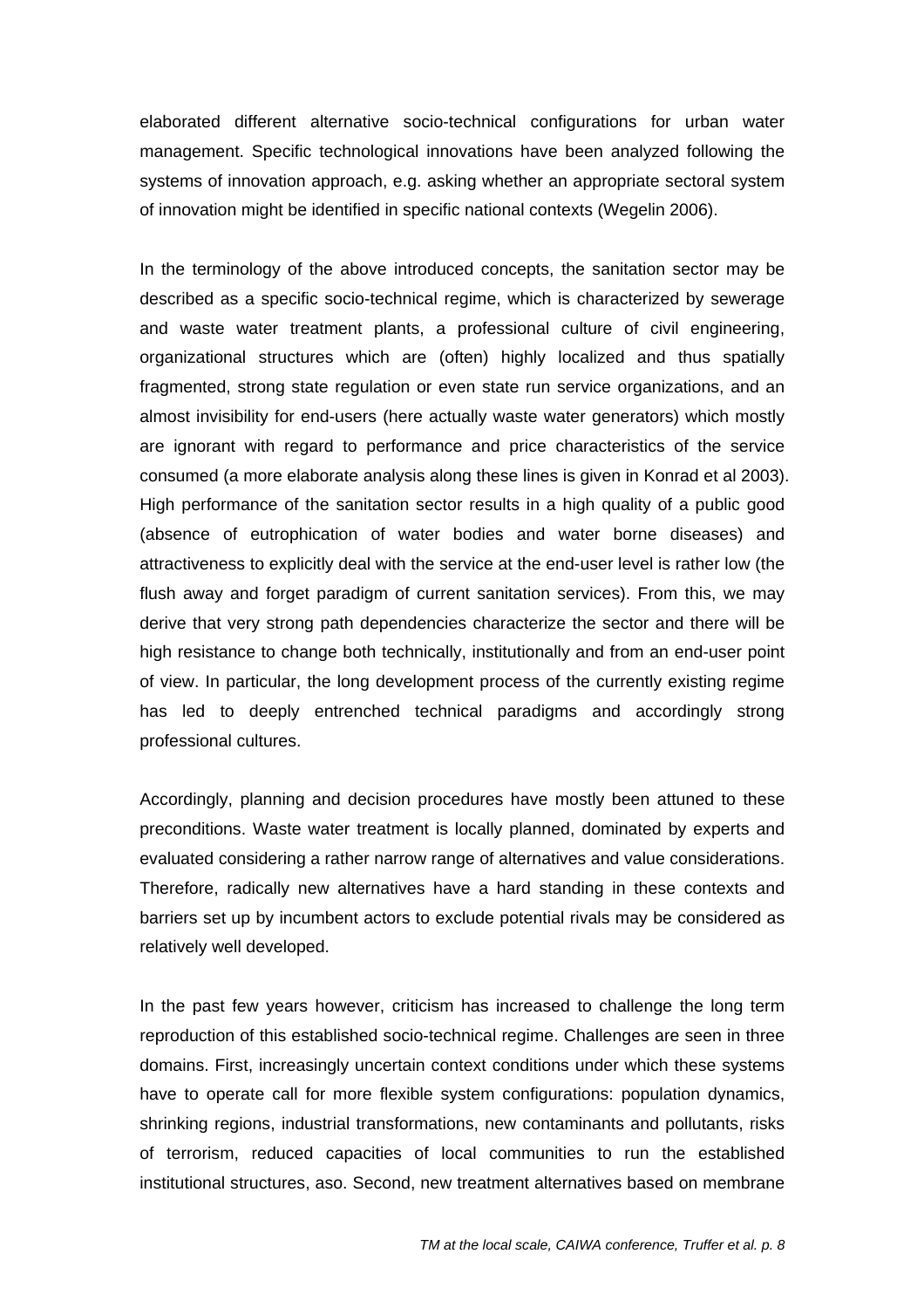<span id="page-8-0"></span>and telecommunication technology combined with new sensor technology exhibit fundamentally different economies of scale characteristics and enable substantially different technological system configurations. Third, evaluation criteria for assessing system alternatives have become more diversified. For instance, economic and institutional performance characteristics have gained in importance alongside the liberalization debate in infrastructure sectors allover the world. An important driver for this development was the reduced financial capacity of many communities and states, which have to make increasingly tough choices, with regard to their expenditures. Furthermore, expertocratic decision making has come under criticism in different contexts and increasingly citizens demand participation in long term decision in their local and regional contexts.

Given these new challenges, strategic planning and decision processes should be developed, which more explicitly respond to the identified uncertainties and are responsive to the interrelated character of socio-technical systems. As a consequence, decision processes should be participative (respecting different perspectives and value positions), open for experimenting and learning (in order to enable novel approaches to be developed), flexible (relative to changing context conditions) and reflexive (towards the long term goals of a sustainable dealing with waste water and the associated resources). Given the strong localized nature of water infrastructures and the reliance on local natural resources such a procedure has to be *a fortiori* based at the local level. However, in order to reap synergies and identify opportunities it should be embedded in overarching regional or national concepts of transition management. Only by balancing these processes at different levels will it be possible to assess and ultimately realize more sustainable sociotechnical infrastructures in the water sector. In this sense, developing strategic decision processes along the identified lines will also exemplify localized processes of transition management and thus be applicably to problem configurations relevant for integrated and adaptive water management.

### **3. RIF - Participatory Foresight for Infrastructure**

Foresight methods have received considerable attention in many strategic decision making contexts since the late 60ies (Ringland 2002). In situations of high uncertainties of system interactions and long time scales, the discursive elaboration and specification of possible developments into coherent scenarios has claimed to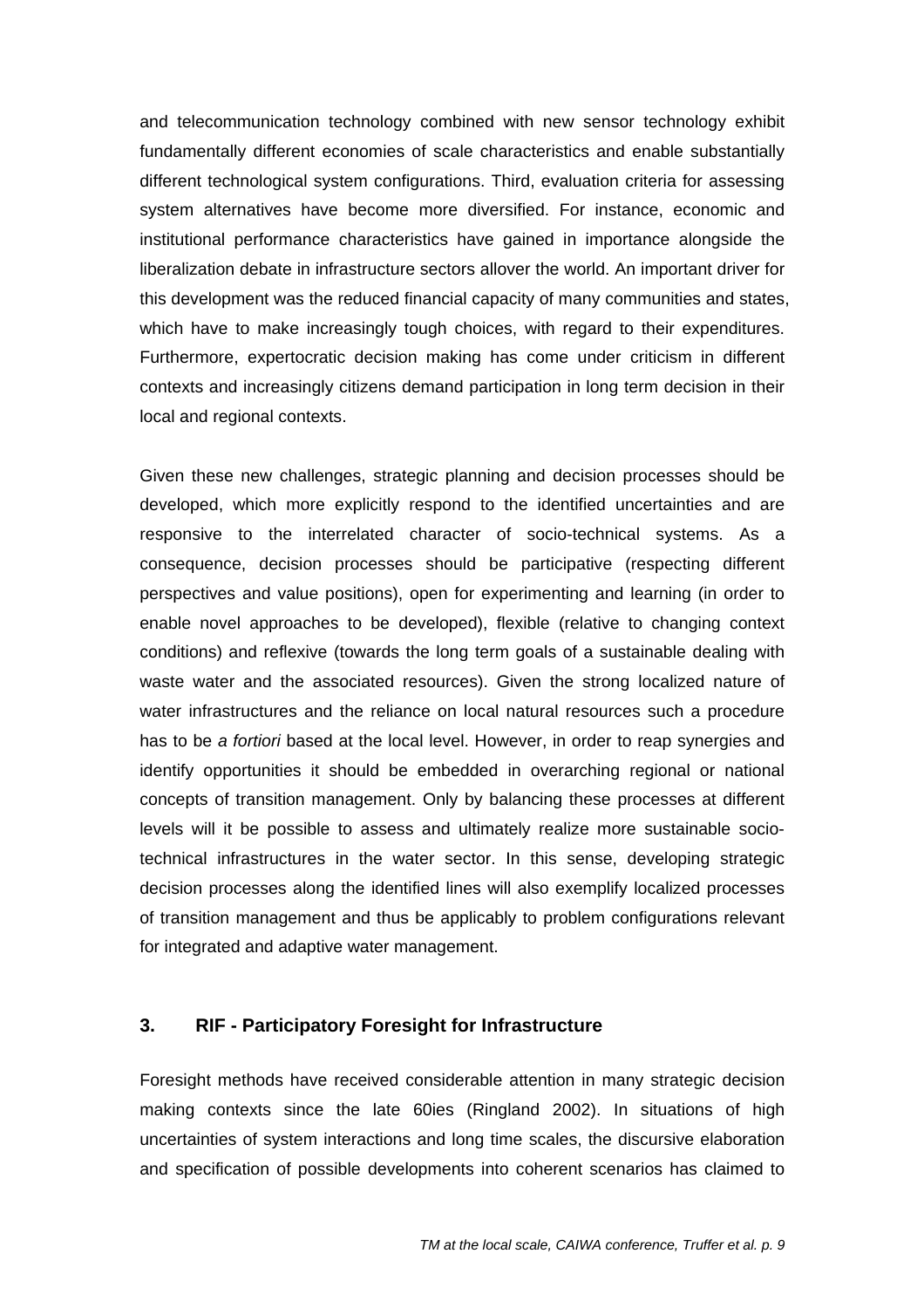lead to better practical implications compared to a narrow prediction approach based on formalized models. Foresight in this sense has to be understood as analyzing coherent future possible system states which are determined by in discursive processes and synthesize the knowledge of participating actors. Often emphasis is given to a broad selection of perspectives and expectations and hence a participatory and strategic focus. Scenario planning has initially been used in business contexts and increasingly also as a tool for identifying shared courses of action in political contexts (Ringland 2002). With regard to environmental decision making scenario planning has been recently advocated by many scholars as a coordination dievice in interdisciplinary research contexts (xyz, Wieck et al 2006, Truffer et al forthcoming). In the context of future challenges related to sanitation infrastructure, several proposals have recently been made (Lienert et al 2006, Dominguez et al forthcoming). Given the lack of strategic competencies which has been identified for the sector in several countries, the application of foresight methods to the sanitation sector holds some promise.

Based on this analysis, we propose to develop a methodological framework which we name as Regional Infrastructure Foresight (RIF). It shall fulfill the following goals: (i) it shall consider possible context conditions in the time horizon of 25 to 50 years. In particular it shall address uncertainties explicitly and not enable decisions maker to not prematurely close down the range of possible developments. (ii) The range of options to be considered shall be broadened to include also radical alternatives and assess the advantages and risks of these alternatives, before the background of the broader range of context conditions. In particular also conventional system boundaries (or established regime delimitations) shall be questioned both with regard to their thematic boundaries (sanitation, versus integrated water services or even general utility or infrastructure service management) and their spatial delimitations (considering system configurations which transcend the given spatial boundaries for instance as in order to address catchment level processes). (iii) Decision making shall involve a broad range of perspectives and value positions and thus mobilize broader resources of knowledge stocks and value positions. Values shall therefore be analyzed systematically and compared to overarching sustainability concepts. As system transformations need to start from the current system configurations, current decision makers have to actively support considerable parts of the processes. Additionally, larger constituencies have to be addressed in order to take different value positions into account and arrive at less contested political decision making.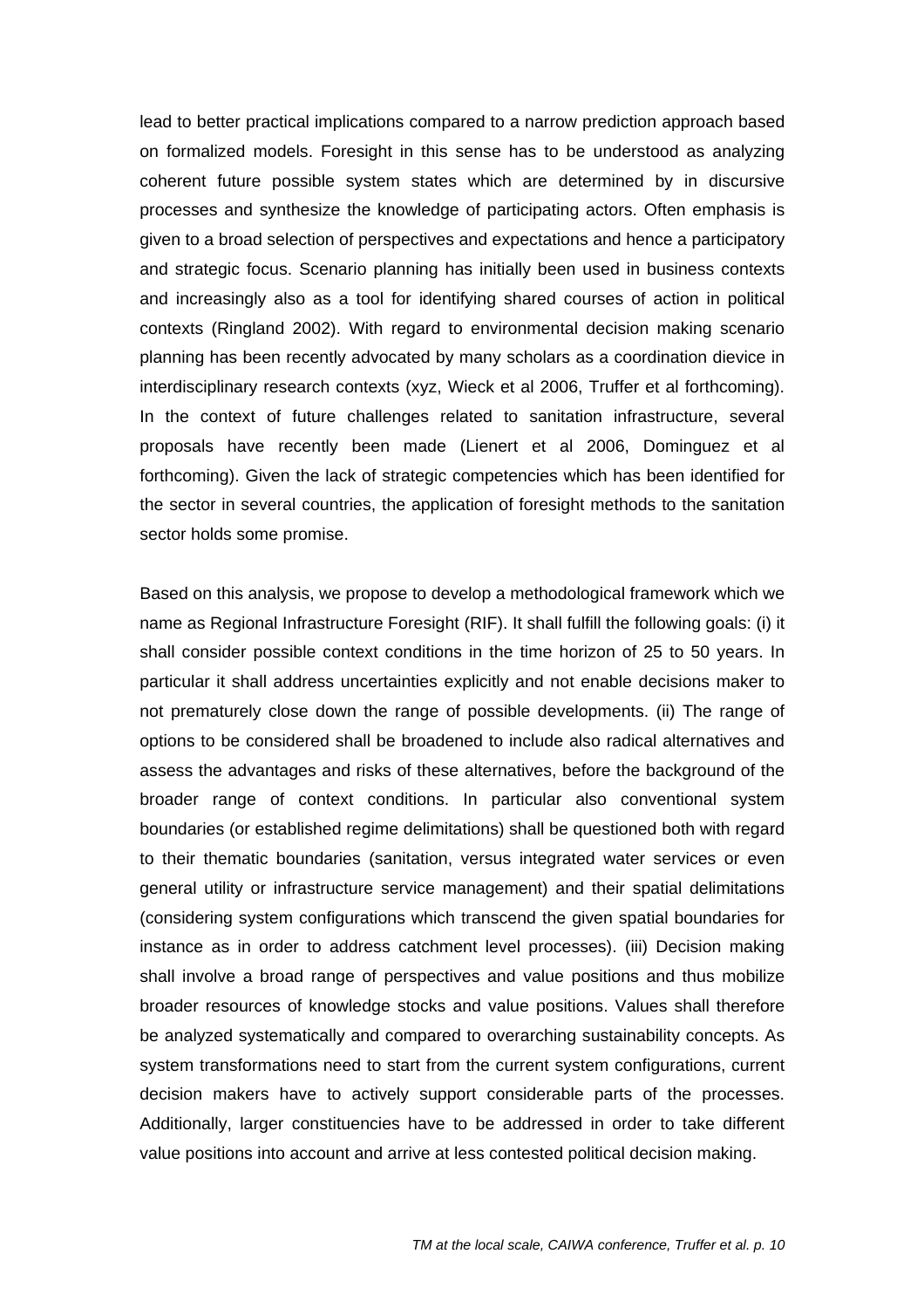These goals lead to the derivation of specific structural and procedural characteristics which define the RIF methodology. Structural characteristics are the following:

- (a) Three levels of intensity in participation: Core team of local decision makers (supplemented by members of the project team), stakeholder representatives collaborating in the identification and evaluation of core elements of the analysis and actual decision makers in the region (perhaps including public hearings) in order to represent and reflect the gathered results and deciding about the future planning process.
- (b) Reflexivity with regard to the object of analysis and its potential extensions: Definition of time scale, and regional application area to which the planning process should be applied. Specification of relevant stakeholder groups in the respective area and position of the foresight process with regard to the conventional planning and decision processes in the regions concerned.
- (c) Open and participatory approach to decision making: Decision maker have to accept to open several elements of their decisions to more public discourse and involve diverging inputs from different stakeholders. However, the foresight process will not act as a problem solving procedure or a conflict resolution exercise. Rather it will serve to open up possible courses of development and identify potential conflict lines. The result of the process shall serve as a starting point for more detailed planning and decision processes.

Based on these structural characteristics, a foresight process is initiated, which approximately runs over nine months. The process is characterized by the following phases:

- (a) Preparatory phase: analysis of situation, delimitation of object of analysis, identification of key stakeholders, establishment of performance contract with research team.
- (b) Analytical phase: Identification of relevant context conditions and options, elaboration of value tree and sustainability visions in the region. This step is worked out both in the core team and in the context of a two days stakeholder workshop.
- (c) Evaluative phase: Assessing the strategic options before the background of the context scenarios and the values weighted by the preferences of different stakeholder groups. This leads to specific rankings of stakeholder groups and Identification of conflict lines.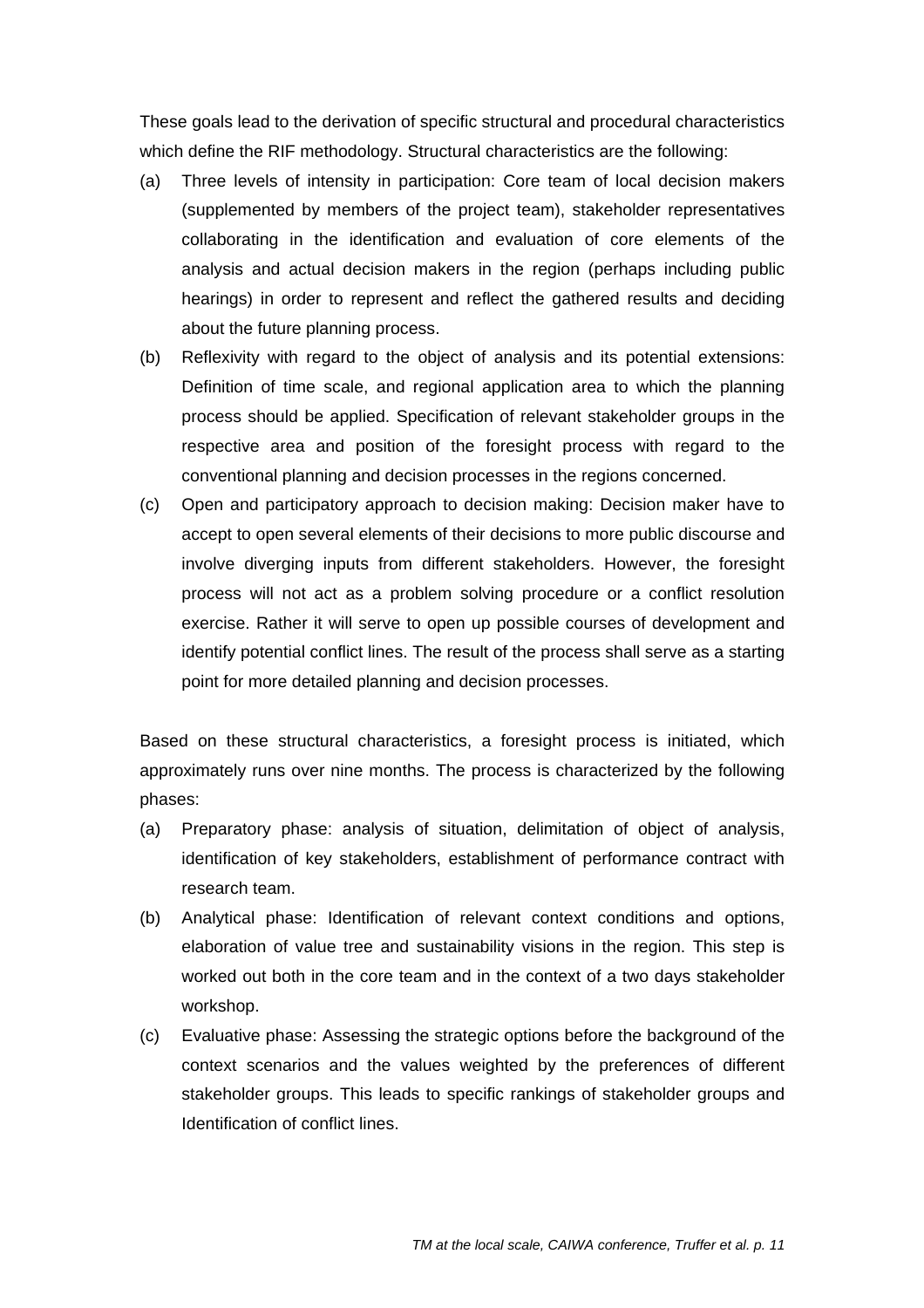(d) Implementation phase: presenting the results to the decision bodies, determining use context of the identified alternatives, determining an agenda for a more detailed planning process.

In the experimental application of the procedure in three regions in Switzerland, the actual process was organized as follows. A project team consisting of and interdisciplinary team of researchers (about 3 - 5) and 3-5 local decision makers was formed. Together they analyzed the relevant steps and prepared the stakeholder workshops. First they identified key drivers and assessed the uncertainties of their future development. Then they analyzed current technical and institutional characteristics of the local sanitation system. Finally, they specified different stakeholders in the region, which could have and interest or may be affected by strategic decisions. Based on this analysis, two workshops with about twenty stakeholders were carried out, in which possible future context conditions were combined into 3- 5 context scenarios. Furthermore, options were specified for a future sanitation technology and organization in the region. Finally, pros and cons of the different options when judged before the background of the different scenarios where assessed by the identified stakeholder groups in a second workshop. The resulting assessment was finally synthesized by the core team and presented to the official decision making bodies and the participants to the workshops.

This process has produced a number of specific outcomes. At a first level, a strategic plan was elaborated, which evaluates structural alternatives relative to the range of context conditions that had been worked out in the scenario processes. Pros and cons have in general been of a general form and rather indicated directions along which more concrete future solutions will have to be elaborated. Furthermore, the processes indicated possible conflict lines which might emerge if a specific alternative is pursued. Finally, the general evaluation of alternatives against context conditions helped to address more consciously flexibility, reflexivity and context sensibility. As the latter relates in particular to the system boundaries discussed in the beginnings, this prepares the decision makers and their associated interest groups for discussing overarching solution contexts such as integrated infrastructure management, regional development plans and/or catchment level water management approaches. So, overall, we expect that an increased effectiveness shall result in water infrastructure planning by adopting this kind of planning approach. In particular, it shall render the development of the water infrastructure more receptive to radical alternatives. In this sense, the implementation of the RIF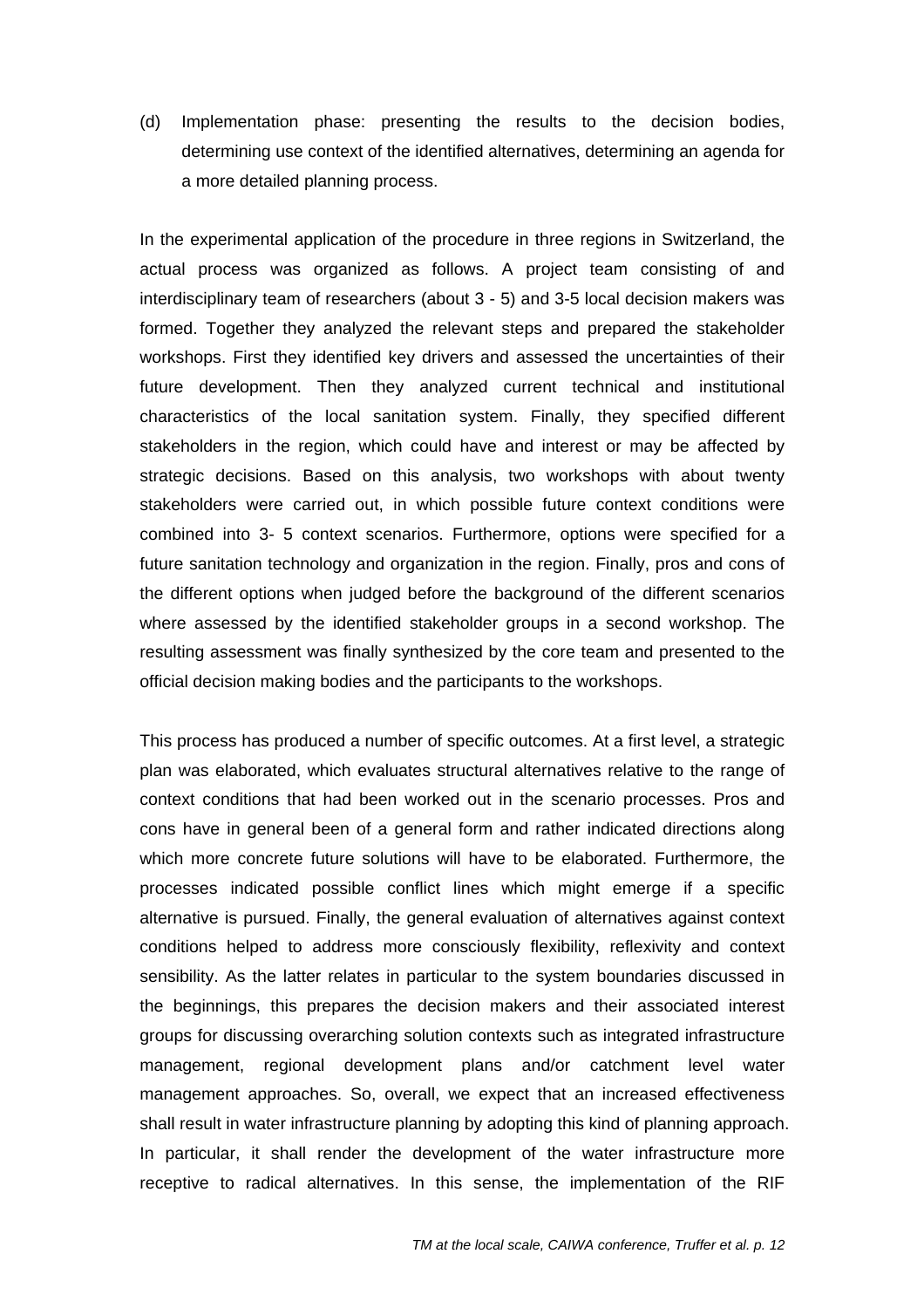<span id="page-12-0"></span>procedure might prove to be an important element of broader regional or national (or catchment level) initiatives to transition management.

## **4. Strategic Planning of Sanitation in Switzerland**

The RIF concept has been applied to three case studies of local/regional sanitation systems in Switzerland in order to analyze and test its expected supportive function for improving strategic planning. Before we may present and discuss some core results of these case studies, we have to briefly present the current situation of the Swiss sanitation sector, as well as the future challenges, which may potentially act on the sector in the chose time frame. In a second step, we shortly present the selection rationale of three case studies carried out in Switzerland in order to argue in how far the results gained by these cases may be generalized to the Swiss sanitation sector in general or even beyond Switzerland.

### *4.1 Current situation in Swiss sanitation infrastructure*

The exhaustive Swiss sanitation system has been built up over the last 40 years. In cities a sewer system has been built up much earlier for hygienic reasons. Today about 97 % of the resident population is connected to a central sanitation system. The alternative to the dominant system are decentralized water cleaning facilities which are less then 4'000 units in Switzerland. The centralized sanitation system consists of about 750 waste water treatment plants (WWTP) which are mainly owned by municipalities or associations of municipalities. This dominant socio-technical design of municipal central systems results from the combination of a technical drive for centralized "big" technological solutions and a political drive for a handy control of a low number of plants in the trustworthy hands of municipalities.

The sewer systems are in the hand of estimated 3'000 organizations, which are the municipalities, the WWTP-organizations, and third organizations. Additionally every house owner has its own connecting sewer. The cantons specify the national environmental and water protection law. They take care for the fulfillment of these regulations. They supervise and approve the municipal sanitation systems. In the phase of the first building up of the infrastructure the confederation (nation state) paid relevant shares of the investments as subsidies. Today for necessary replacements and reinvestments the sanitation system has to finance itself. This new challenge plus growing water protection requirements led to the need for higher professionalization of the organisation of the infrastructure. This led to some closures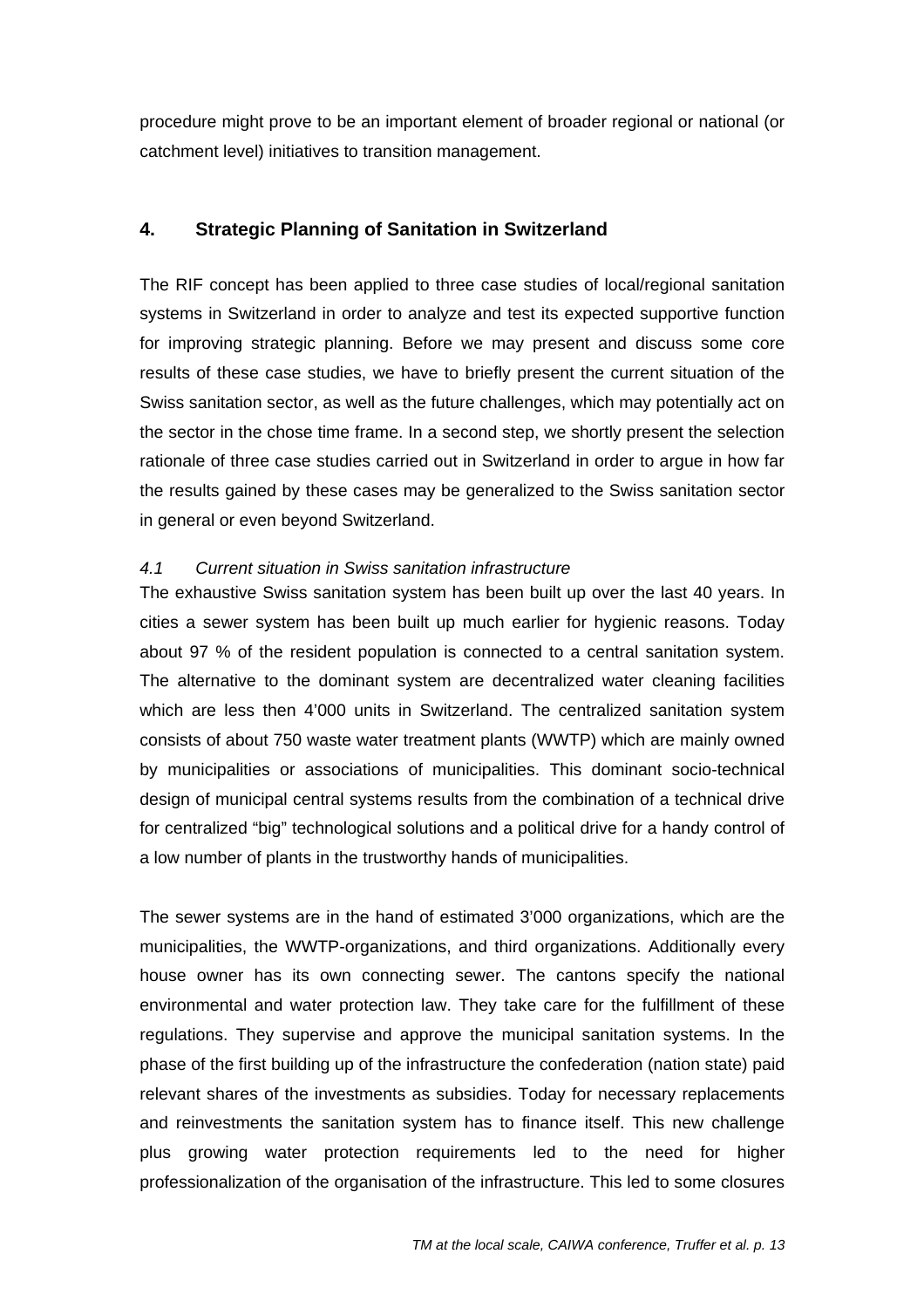<span id="page-13-0"></span>of inefficient often small municipal plants, if a connection to a neighbor plant was possible and inexpensive. The number of WWTPs falls from about 900 to 750. This is a kind of second phase in centralization of the sanitation system after the erection phase of the centralized system with the closure of small plants and acquisition of the perimeter by a larger WWTP. While there is a slow change going on in the system element of the WWTP the situation in the sewer system is constant. Municipalities own and manage the network but often do not care much about the buried system. The network system needs more service as it gets. Firstly, because of damages in the network this makes it leaking. Secondly, because an integrated optimization of the sanitation system is not possible without a sound knowledge of the state of the sewers. In the case of the sewerage and especially of WWTP the knowledge and expertise for politicians and communal officers does not fulfill the requirements of the complex and specialized technologies. Usually a consulting engineer of confidence is accompanying the decision makers of the municipality. The external engineer carries high loads of the preparation of the decisions. This expertocratic black box decision preparation approach is mainly technology based. It includes the danger of unconsidered perpetuation of formerly successful solutions for today's problems. Uncertainties on future amounts of wastewater or new requirements from regulatory of societal side are often reduced to a singular definition of a trend or even neglected. Solutions for these uncertainties are often the quite expensive installation of overcapacities.

In the basic democratic system of Switzerland important municipal decisions on investments or changes in the sanitation system have to be accepted by the public through a voting. Regarding to different values and preferences of various groups in the community the result of these decisions can not be taken for granted. A strategic planning for flexibility in the infrastructure system is missing. Therefore, need for strategic planning with regard to future conditions and open value assessment is obvious.

### *4.2 Selection of three case studies*

Before this background, three more or less representative cases were chosen to which the RIF procedure could be applied. The method was judged to be most appropriate for those regions and communities, which were smaller than the large cities and bigger than the small peripheral communities in the Alps. Sanitation in the former case is operated by relatively large organizational units, with a high degree of professionalization and more or less established strategic planning routines. The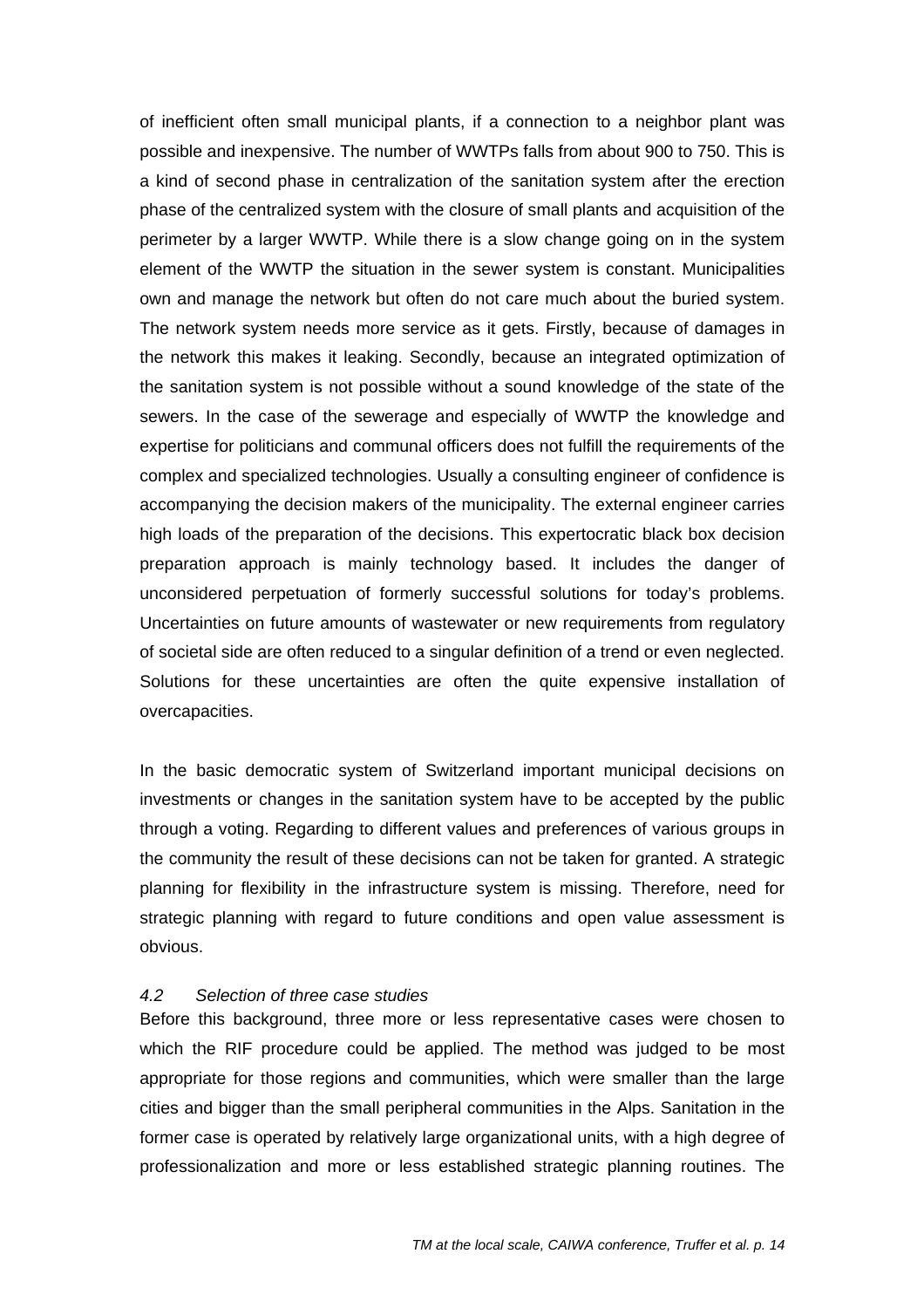latter are in general too small to engage in strategic planning. Therefore the core cases had to be chosen in the problem types b to d. These types are characterized either by association treating the waste water of about 3 to 5 communities (mostly by a single waste water treatment plant), a mixed and potentially volatile population and an average life span of their sanitation infrastructure of about 30 years. The cases were chosen in order to differentiate with regard to region type (peripheral, agglomeration, mix of population and industry), position in the life cycle of the sanitation infrastructure and different forms and sizes of organization. Additionally, the decision making bodies in the candidate regions had to show openness with regard to a discursive planning process and an explicitly stated need to open up the range of options to be considered in the planning of their sanitation infrastructure. In particular, they had to accept the methodological framework proposed by the project team and be prepared to invest the time needed to participate in the process (about 10 working days for each member of the core team, see below).

Selection of cases was based on a public announcement in the yearly national meeting of the professional association of sanitation experts in Switzerland (VSA), it was announced in the national professional magazine (GWA) and several engineering companies were informed about the ongoing project on a bilateral basis. Based on these activities, about ten waste water organizations expressed their interest to participate. Out of these candidates, three were finally chosen, based on interviews, local visits and discussions in the project team.

This procedure led to the selection of the three cases: Klettgau, Kiesental and Dübendorf. Together they represent a sufficiently broad range with regard to their problem constellation. All core teams showed a high degree of commitment to participate in the exercise. The following table gives an overview over the key characteristics of the three cases.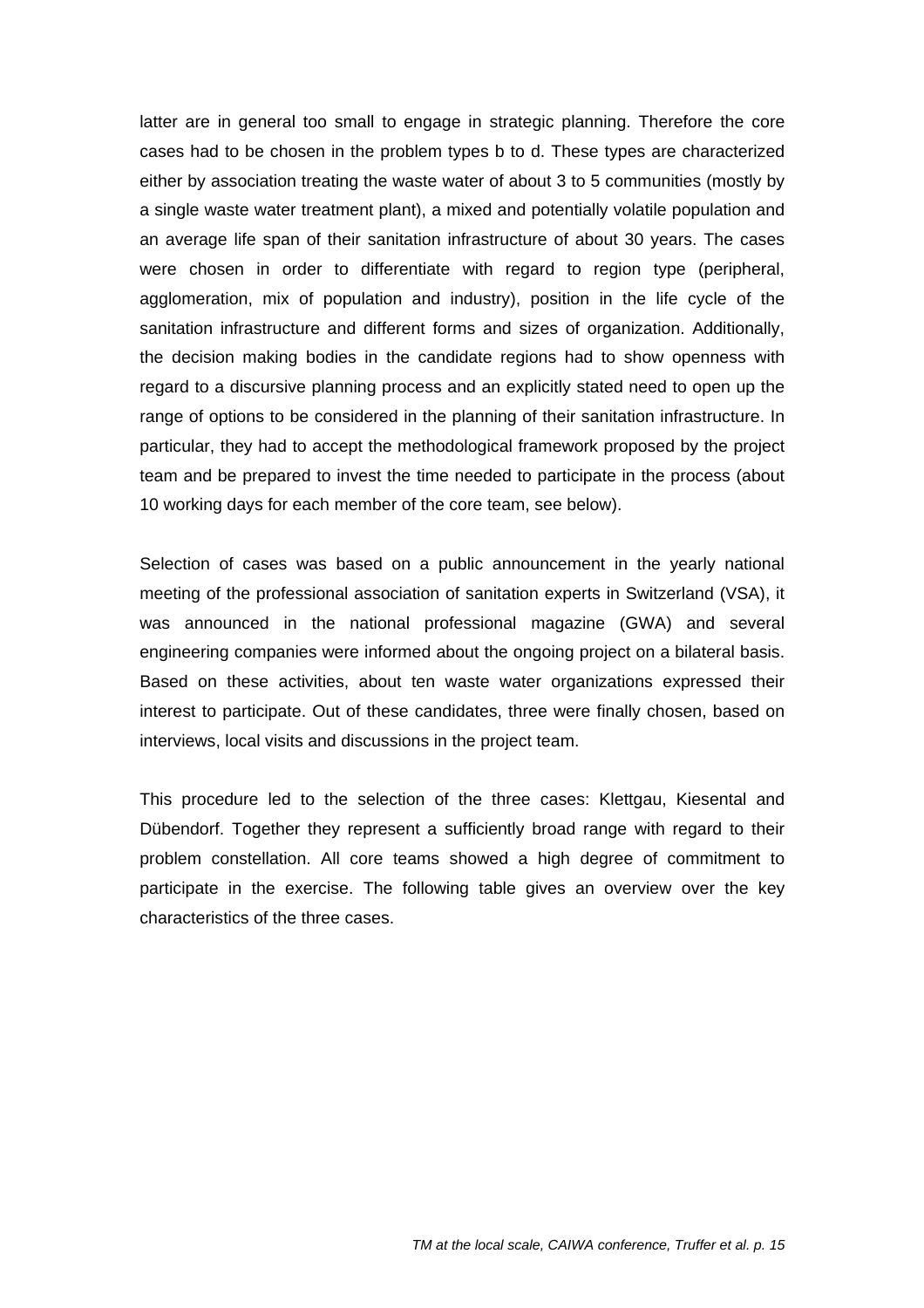|                                                                | Klettgau                                                                                                     | <b>Kiesental</b>                                                                                                                                          | <b>Dübendorf</b>                                                                                                                       |  |  |  |  |  |
|----------------------------------------------------------------|--------------------------------------------------------------------------------------------------------------|-----------------------------------------------------------------------------------------------------------------------------------------------------------|----------------------------------------------------------------------------------------------------------------------------------------|--|--|--|--|--|
|                                                                |                                                                                                              | <b>Characteristics of cases</b>                                                                                                                           |                                                                                                                                        |  |  |  |  |  |
| Location,<br>regional<br>context                               | North, rural region wine<br>production), no major center,<br>canton of Schaffhausen                          | Centre, rural (pastures, milk),<br>proximity to Berne, Canton of<br>Berne                                                                                 | Agglomeration of Zürich, near<br>airport, service and<br>production, Canton of Zürich                                                  |  |  |  |  |  |
| <b>Size capacity</b>                                           | 30'000 EWG, 10 communities<br>served                                                                         | 2 x 10'000 EWG, 1x 1'000<br>EWG, 1x 20'000 EWG; 26<br>communities served in total                                                                         | 1x 50'000 EWG; 3<br>communities served                                                                                                 |  |  |  |  |  |
| <b>Sanitation</b><br><b>System type</b>                        | Rural with clearly delimited<br>villages, some crafts, little<br>industry                                    | Rural with high number of<br>decentralized dwellings (former<br>farm houses), some industry                                                               | urban, agglomeration type<br>densely built, high<br>percentage of industry and<br>services on load                                     |  |  |  |  |  |
| Organizational<br>structure                                    | One association                                                                                              | Two associations, one<br>community plant, one<br>community focused regional<br>organization                                                               | One association                                                                                                                        |  |  |  |  |  |
|                                                                |                                                                                                              | <b>Context for strategic planning</b>                                                                                                                     |                                                                                                                                        |  |  |  |  |  |
| Position in life<br>cycle                                      | Investments needed in 1-5<br>vears                                                                           | Investments needed in 15<br>years, synergy gains by joint<br>organizational structure<br>considered as high                                               | Investment needed in 10<br>years time, little flexibility with<br>regard to capacity growth                                            |  |  |  |  |  |
| <b>Interest</b><br>in<br>strategic<br>planning                 | Proposal by conventionally<br>consulted engineer was<br>turned down because it was<br>not transparent enough | Regional cooperation of<br>communities identified waste<br>water as an important topic.<br>Working group was installed to<br>conduct a strategy analysis. | Synergy gain between<br>existing associations deemed<br>to be high. Strategy process<br>initiated and strongly<br>supported by canton. |  |  |  |  |  |
| <b>Pressure</b><br>to<br>in<br>engage<br>strategic<br>planning | High                                                                                                         | Medium                                                                                                                                                    | Low                                                                                                                                    |  |  |  |  |  |
| <b>Infrastructure</b><br><b>Policy style</b>                   | Community and association<br>focused (local to regional)                                                     | Coordination among<br>associations (regional)                                                                                                             | Incentives for cooperation<br>from canton (regional to<br>cantonal)                                                                    |  |  |  |  |  |
| <b>Characteristics of RIF processes</b>                        |                                                                                                              |                                                                                                                                                           |                                                                                                                                        |  |  |  |  |  |
| Core team                                                      | 4, Planning commission and<br>canton                                                                         | 8, planning group, canton                                                                                                                                 | 6, (3 from canton)                                                                                                                     |  |  |  |  |  |
| Worshop<br>participants                                        | 18                                                                                                           | 20                                                                                                                                                        | 15                                                                                                                                     |  |  |  |  |  |
| <b>Focus</b><br>in<br>workshops                                | Scenarios, evaluation of<br>options                                                                          | Sustainability goals,<br>assessment by individual<br>organizations                                                                                        | Challenges from scenarios on<br>future investments                                                                                     |  |  |  |  |  |

*Table 1: Profile of the three RIF-cases* 

Each of the three RIF processes ran over nine months and followed a similar number and type of analytical steps. Due to the local situation and preferences of the core team, some steps were more or less explicitly worked out. Klettgau worked as a pilot case in which most of the steps were tested for the first time. Kiesental and Dübendorf were considered as cases in which the method could be consolidated and variants of the method could be developed.

From an overall process quality point of view, the three cases may be judged to have run successfully. Respondents' satisfaction with the procedure and the results were very high. Claims about the benefits of this approach were very explicit and positive and commitment to the process remained high throughout the process. This is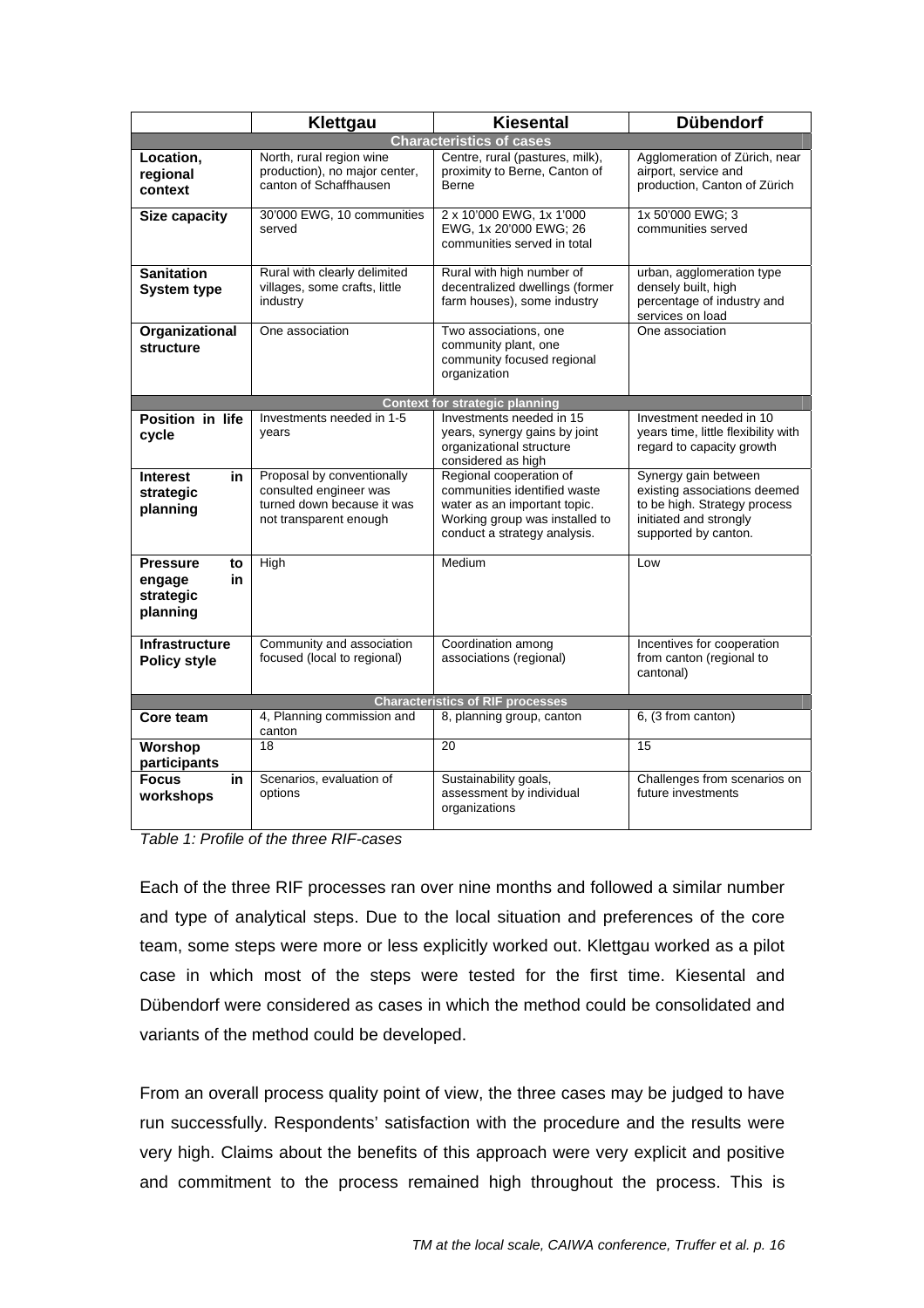<span id="page-16-0"></span>especially true for the three core teams. Also the workshop participants showed a high degree of process satisfaction. However, it was much more difficult to keep all stakeholders present at the full range of events. Several missed some came in somewhat late to the workshops or had to leave earlier. Nevertheless, we may judge the general processes as having run according to the planned procedural outline and that no negative consequences hampered the outcomes of the three trial cases. Therefore, comparison of the performance of the three cases should render valid results.

### **5. Results of the RIF process in the Klettgau region**

For our argument it will be sufficient to look at one RIF procedure in more detail. The key questions of this chapter are: How did the results look like and in what sense did they differ from what could be expected from a conventional planning process. We will focus on the Klettgau study, as this was the pilot application and pressure to actually take decisions were highest in the set of the three case studies.

The Klettgau region is located in the canton Schaffhausen located in the northern most part of Switzerland. the Klettgau encompasses 18 communities from which 12 are organized in the association running a waste water treatment plant located in Hallau, a community located downstream of the river Halbbach and near to the German border. Sewerage is in the owned and maintained by the individual communities. Relative to the sanitation typology presented above, the Klettgau may be considered a peripheral region with a strong proportion of agriculture (mostly wine) and only little industry. It is somewhat distanced to the local urban centre Schaffhausen, which is also the capital of the canton. The waste water treatment plant in Hallau had been built in 1968 (?) and is in desperate need for renewal. The decision body of the organization commissioned a first study analyzing alternatives to renew the WWTP to the local planning engineer. Out of this analysis, two options emerged:: either refurbishing the existing WWTP at the location of the old one or build a new structure in the immediate vicinity of the existing plant. Local policy makers were strongly dissatisfied with these proposals. They claimed that this did not represent actual strategic alternatives and the assumptions under which one of these options (or even totally different ones) should be chosen were not spelled out. The high consciousness of the planning commission in the Klettgau together with its strong fit with problem type xy led the project team to chose it as a pilot case for the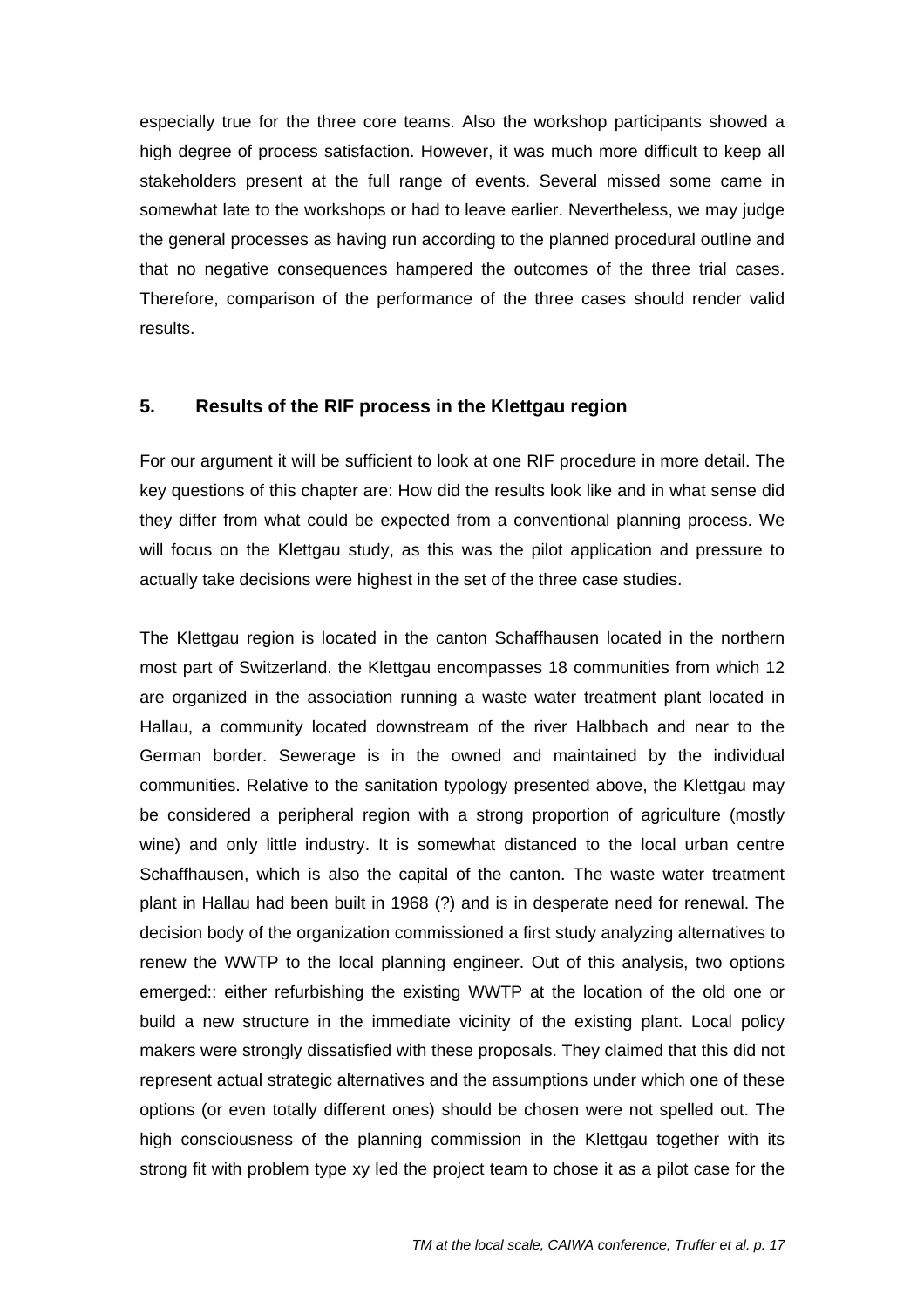RIF procedure. This illustrates very nicely how conventional planning may lead to a strongly reduced option set and how uncertainties in the context conditions were not addressed adequately.



*Figure 1: Location of the Klettgau region within Switzerland (source NFP 54)* 

Before this background the invitation to submit cases to the project team fell on highly fertile ground. The core team consisting of a member of the local decision body (and at the same time member of the board of one of the communities), the operator of the WWTP, a (newly commissioned) planning engineer and the official from the canton responsible for regulating sanitation in Schaffhausen formed a core team and worked out a contract between project team and planning commission to carry out the foresight process as described by the RIF concept (see chapter 3). The process ran from November 2006 to September 2007. Core and project team met for eight (?) meetings of three to four hours each. Two workshops were held with twenty (?) representatives from different stakeholder groups in March and June 2007. The strategic plan was presented to the commission and the participants of the workshop in September 2007. Since, the results of the RIF process have been used as a basis for further planning activities. Overall, the RIF process in the Klettgau region ran very smoothly, participants in the core team and in the workshops were highly committed. They expressed high levels of satisfaction with the process and the results. Due to its role as a pilot case however individual process steps took sometimes perhaps more time than what would have to be expected in a standard application of the method. (For an overview of the case see also table 1).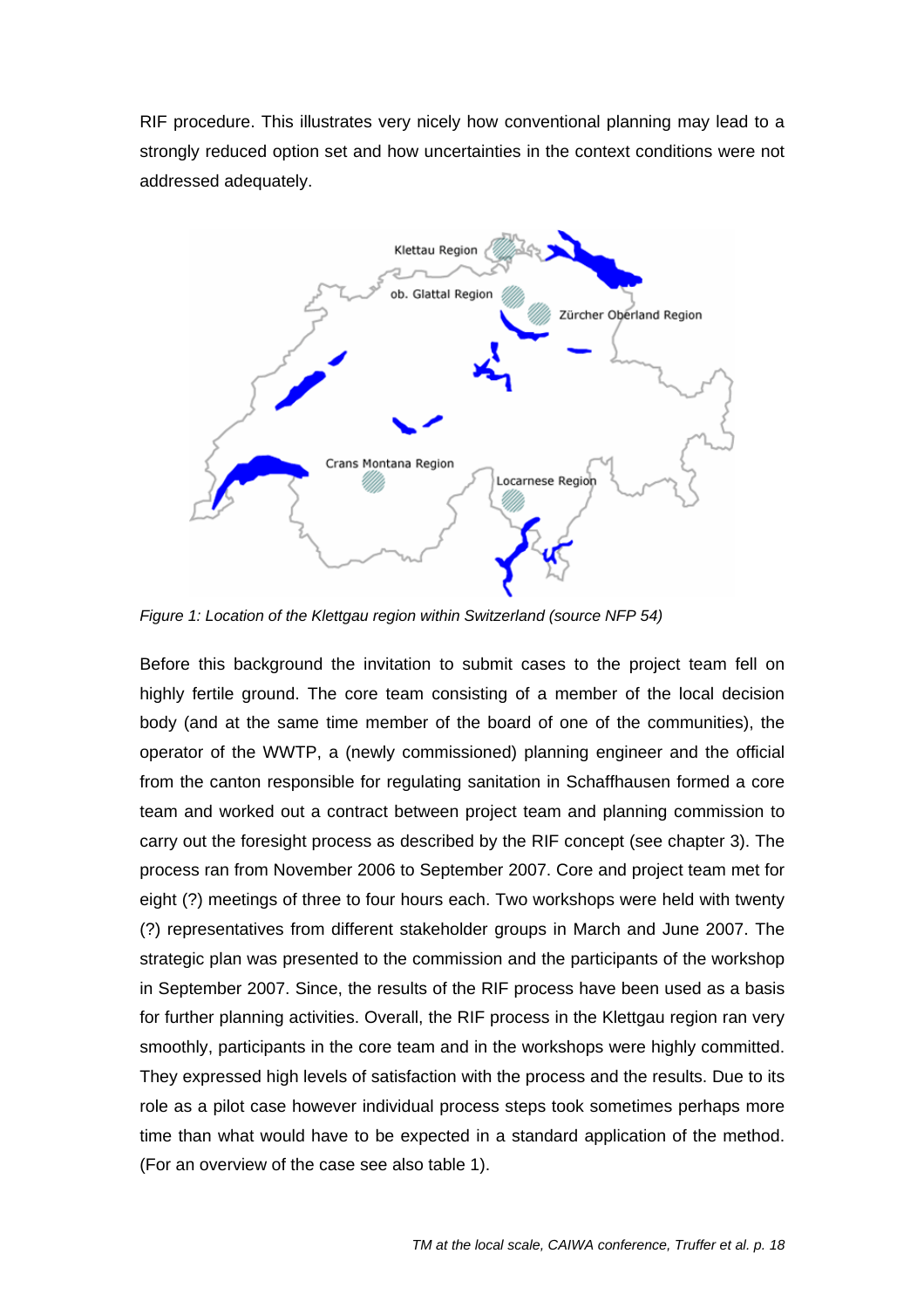### <span id="page-18-0"></span>*5.1 Scenarios, options and value trees*

The conjoint core and project team defined the current regional organization as their object of analysis and a time frame for 25 to 30 years (i.e. about the life time of a newly built WWTP) as their time line. For these contexts major challenges were identified that could impact the Klettgau region and its sanitation infrastructure. Factors used in foresight processes that were conducted in similar contexts were analyzed. Furthermore, about ten interviews with experts in the region were carried out and analyzed. Out of this, about twenty drivers for change were identified. These were evaluated with regard to their importance and uncertainty and the nine most promising factors were worked out as inputs into the scenario process which was run in the first stakeholder workshop. Here, another two drivers were added and in a conjoint assessment of uncertainty and impact the five scenario factors were chosen. Table 2 gives an overview of the five scenario factors and their potential future states, which later on served to profile the different scenarios.

| Nr.          | <b>Faktor</b>                                                                    | Ausprägungen                                                                 |                                                                                                                                     |                                                                                                                                                               |  |  |  |
|--------------|----------------------------------------------------------------------------------|------------------------------------------------------------------------------|-------------------------------------------------------------------------------------------------------------------------------------|---------------------------------------------------------------------------------------------------------------------------------------------------------------|--|--|--|
|              |                                                                                  | 1                                                                            | $\mathbf{2}$                                                                                                                        | 3                                                                                                                                                             |  |  |  |
| $\mathbf{1}$ | Industrie- und<br>Gewerbeentwicklung<br>(Einfluss von<br>Verkehr)                | Industriesterben, nur<br>einzelne Betriebe im OK                             | Industrieansiedlung im OK,<br>wenig Entwicklung im UK.<br><b>Konzentration bei</b><br><b>Keltereien</b><br>(gute Verkehrsanbindung) | Boom im gesamten Klettgau,<br>mittlere Betriebe im UK.<br>(Autobahn A98, Bahnstrecke<br>elektrifiziert, bessere Anbindung<br>an Zürich)                       |  |  |  |
| 3            | Bevölkerungsentwickl<br>ung (Einfluss von<br>Verkehr)                            | Grosses Altersheim der<br>Stadt, Armenhaus,<br>Rückgang                      | Pendler, kaum junge<br>Familien, grosser<br>Schulkreis, stagnierende<br>Bevölkerung                                                 | <b>Positive Stadtflucht. Familien als</b><br>Zuzüger (attraktives<br>Bildungsangebot),<br><b>Bevölkerungszuwachs</b>                                          |  |  |  |
| 4            | Anforderungen an<br>Organisation und<br>Finanzierung                             | <b>Grosse Freiheit der</b><br>Organisationsform<br>(Trend zu Privatisierung) | Verursacherprinzip<br>umgesetzt, Anforderungen<br>an Rechnungslegung<br>Gebührenerhöhung                                            | Klare Richtlinien, hohe<br>Anforderungen an<br>Professionalität (Trend zu<br>grossen Anlagen)                                                                 |  |  |  |
| 5<br>(13)    | Anforderungen an<br>Gewässer- und<br>Umweltschutz<br>(Mikroverunreinigung<br>en) |                                                                              | Moderate Verschärfung<br>von Anforderungen<br>(Kosten vs.<br>Gewässerschutz)                                                        | Höhere Vorschriften für neue<br><b>Stoffe</b><br>Zusätzliche Aufgaben für die<br>Abwasserentsorgung, Schweiz<br>mit Vorreiterrolle<br>(Mikroverunreinigungen) |  |  |  |
| 12           | Klimawandel                                                                      |                                                                              | Häufung von<br><b>Extremereignissen</b><br>(Spitzen: Trockenheit,<br>Hochwasser)                                                    | Höhere Temperaturen,<br>schlechtere Gewässerqualität,<br>Geruchsbelastung<br>(Fischsterben)                                                                   |  |  |  |
| 16<br>15     | Gemeindepolitik,<br>Zusammenarbeit mit<br>Deutschland                            |                                                                              | Gesetzgebung EU-<br>konform, gewisse<br>Gemeinde-autonomie<br>bleibt erhalten (weniger<br>Aufgaben)                                 | <b>Grossregionen (von Bund</b><br>bestimmt), weniger Gemeinden<br>oder keine Gemeindeebene<br>mehr, grenzüberschreitende<br><b>Zusammenarbeit</b>             |  |  |  |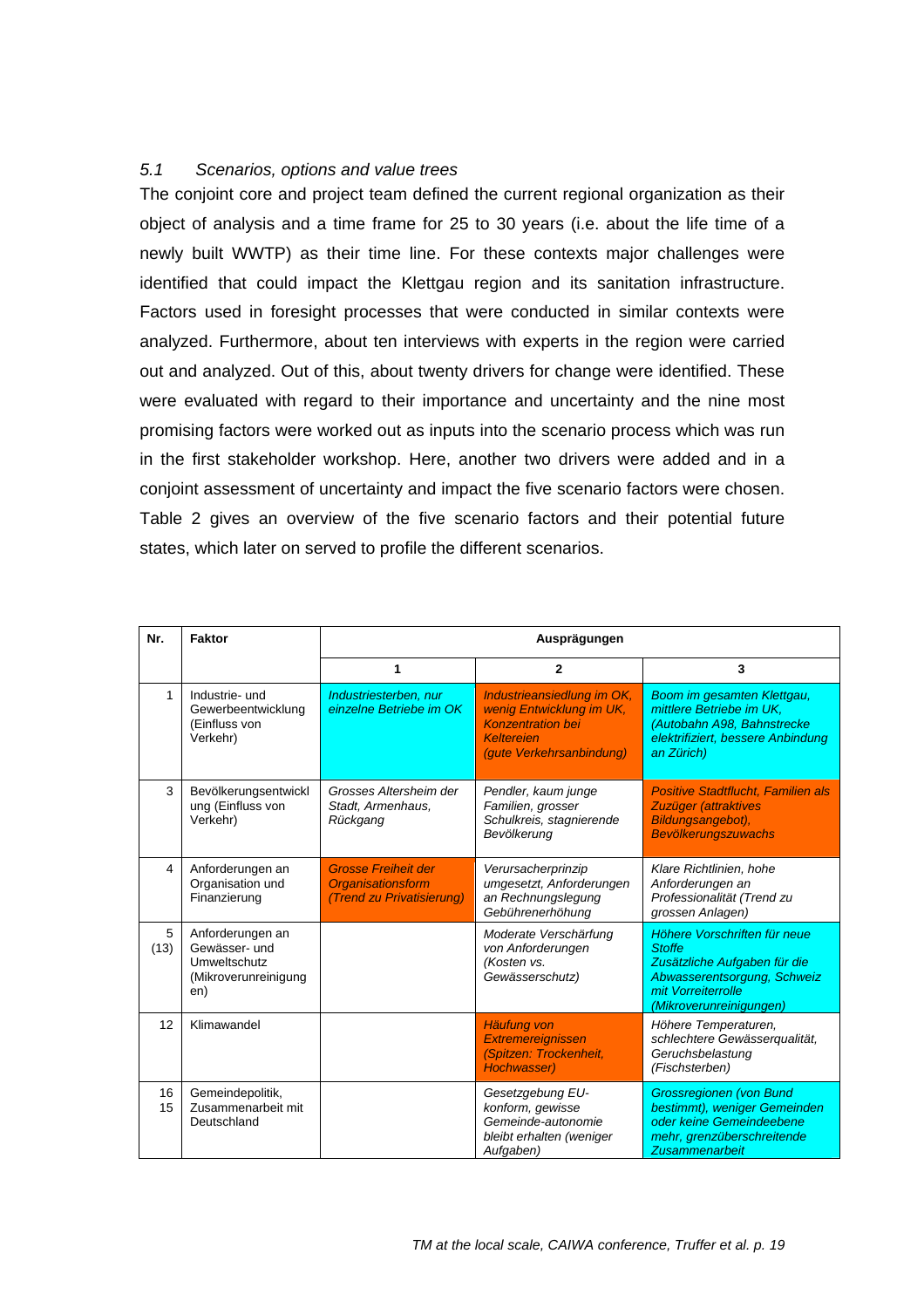#### *Table 2: Scenario factors and their projected future values (about here)*

Five scenarios resulted from the analysis of the scenario factors. Three were developed in the workshop and one was added in the aftermath in order to complement the range of possible developments. As all four context scenarios represented major departures from the current situation, a fifth scenario for the continuation of the current trend was added. The five scenarios may be positioned in a two dimensional graph (see figure 2) were economic development and requirements for the sanitation system represent the axes. This gives rise to two growth scenarios and two reduction scenarios with either a strongly enhanced performance criteria for the sanitation infrastructure (increased environmental consciousness of population in the region, elimination of micropollutants becomes mandatory, climate change will have strongly negative effects, etc.) or more or rather reduced requirements.



*Figure 2: Context scenarios in the Klettgau* 

Strategic options were developed in the core team by analyzing the major technological and organizational elements that might form a future sanitation infrastructure. These were bundled into coherent sets of alternatives. They do not represent the only options available nor are they entirely exclusive. Rather they represent corner stones of a continuum of options and by this help to identify the basic trade offs more clearly. Finally, four options were developed (see figure 3). The first option aims at a thematic expansion of the current organizational competence range towards managing several infrastructures in the region. In a first step this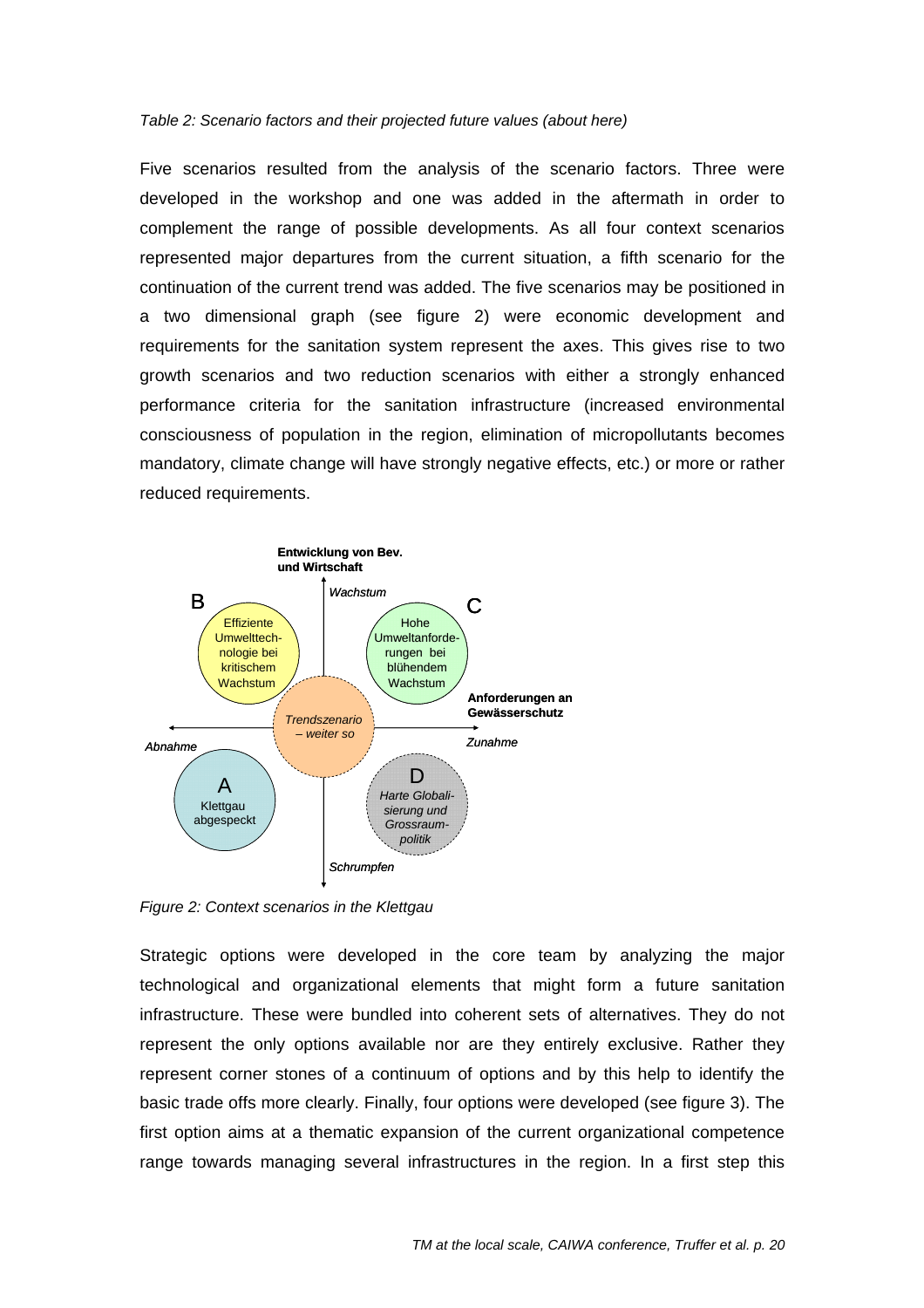would include the management and maintenance of the sewerage in order to better run the waste water treatment plant. Later on also water provision or waste management could be added to the activity of the organization. A second option, foresees a radical reduction of the WWTPs. To this end, industry would be compelled to treat their waste water individually, and investments would be kept to an absolute minimum. In the long run, operation of the WWTP could be outsourced to some private company or one of the neighboring sanitation organizations. The third option would prepare for a radically decentralized structure of waste water treatment in the region. Building on household scale WWTPs would allow reducing investments in sewerage and, in the long run, render the existing plant obsolete. This option depends on the timely and cost effective availability of decentralized treatment technology as well as the guarantee that these plants could be operated and controled in a safe way. The fourth option describes the decommissioning of the current WWTP and delegation of the service to one of the larger neighboring organizations. One candidate is in the vicinity of the capital Schaffhausen and one in the neighboring city of Waldshut located beyond the national border on German territory.



*Figure 3: Strategic options to reorient the sanitation infrastructure* 

In a third step, the core team identified major stakeholder groups in the region and determined an encompassing value tree along which the options would have to be evaluated. Starting from the three core values of sustainable development (environmental, economic and social goals) and a fourth dimension relating to the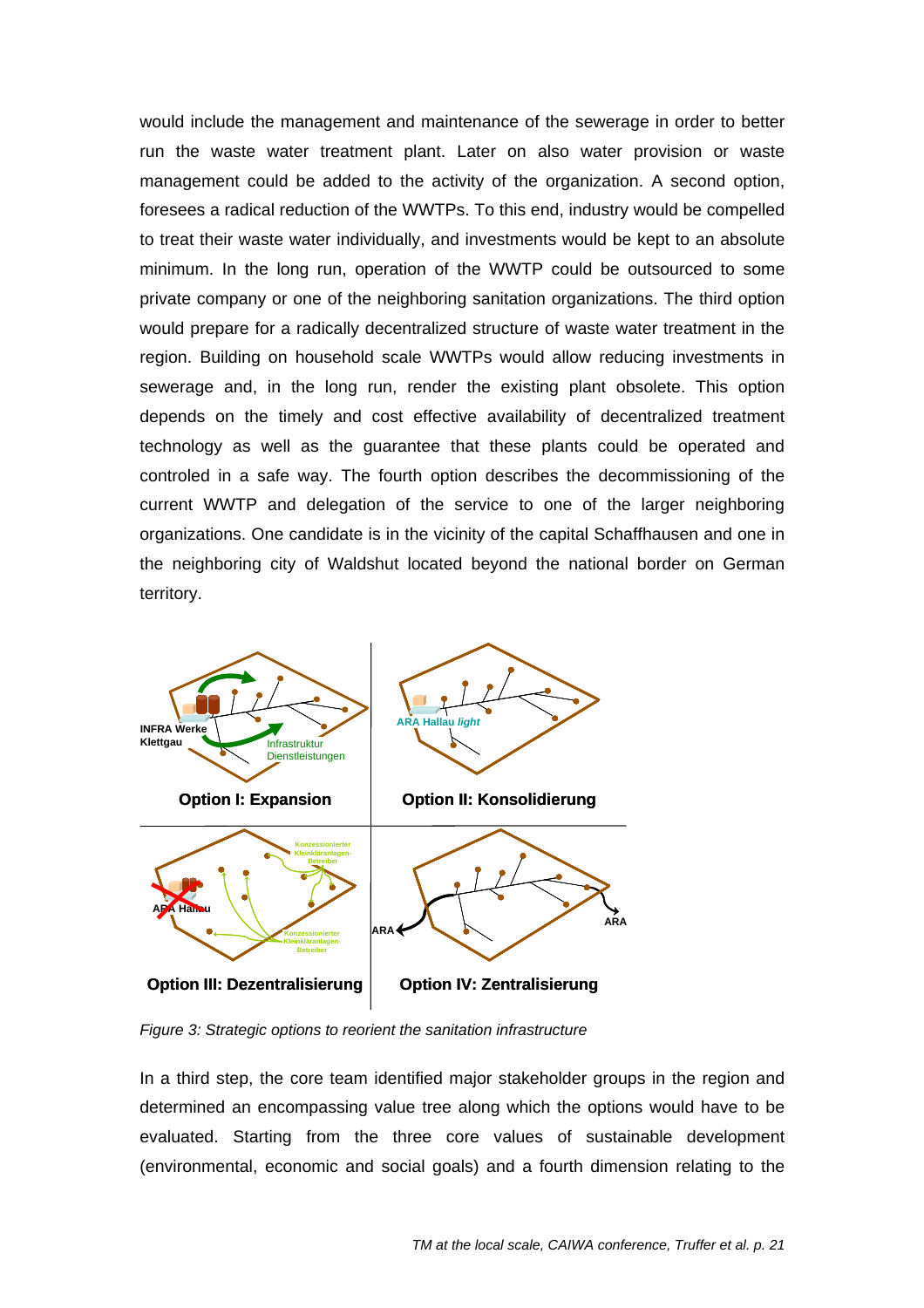<span id="page-21-0"></span>political autonomy of the community, more specific goals were identified and operationalized (see figure 4). Among the environmental goals, water protection and ressource efficiency were mentioned. Economic factors were chosen as xyz. Social goals were identfied as xyz and political autonomy was seen as consisting of xyz.



*Figure 4: Goal hierarchy against which options had been evaluated* 

Context scenarios, strategic options and the value tree represented the inputs to the second workshop in which the assessment of the options in the different scenarios was carried out.

### *5.2 Evaluation of options and ranking of sustainable alternatives*

In the second workshop, options were evaluated before the background of the different scenarios. In order to arrive at specific preference profiles, participants were divided into subgroups representing two future stakeholder positions: citizens and industry. Depending on the scenario chosen, the dominant population and industry structure would differ considerably. In the scenario representing negative growth and rising requirements (scenario w), for instance the scenario predicted that mostly elderly people with small incomes would populate the region. Their capability to pay would be reduced and openness towards innovations would be strongly reduced.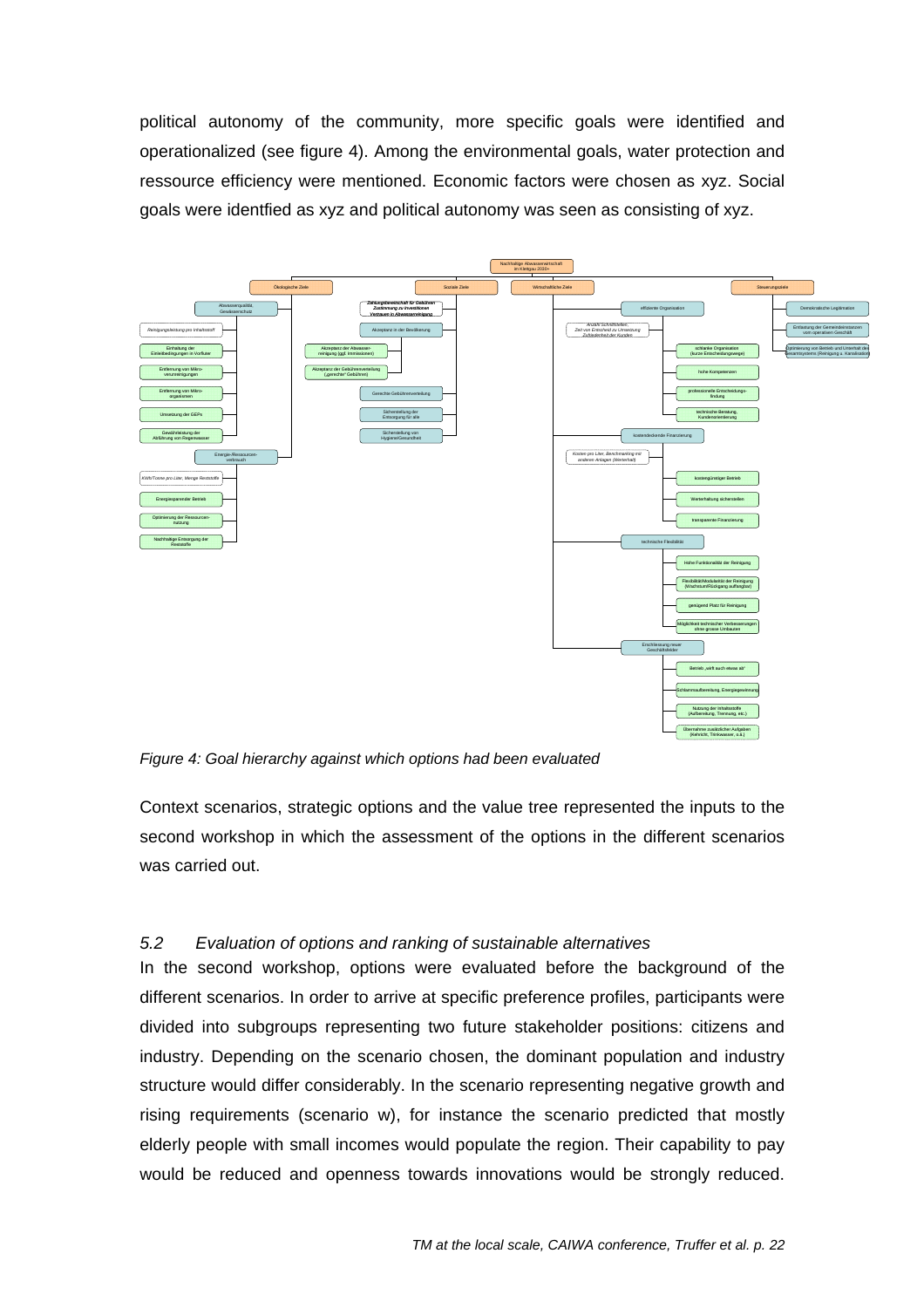Industry in this scenario would be reduced to some small trades such as plumbers, carpenters or small service companies. Agriculture would be reduced to a small residue. Transport infrastructure would be more or less as today. In the growth scenarios instead, population was dominated by young urban families due to a new highway connection the Klettgau to the city of Zurich (in scenario y) or environmentally conscious middle to high income people (in scenario x). Industry would profit from highway construction as well and the location at the German border would be used as an asset.

Each of the supposed stakeholder groups first had to specify their exact future interest profile within their specific scenario and to determine accordingly how they would weigh the different values in the value tree. Then they had to rank the four options according to their supposed preferences and list the arguments in favor and against the options. Concluding, they had to determine in which respects their decisions were departing from sustainable reference points as determined by a balanced consideration of the value tree. For each scenario, "citizens" and "industry" were then put together in order to simulate a political decision in their selected scenario. Accordingly, potential dissent and conflict lines were identified and discussed. In a final discussion, results from these discussions in the different scenario teams were then put together in order to determine, which of the options would rank best under which context conditions, were the major uncertainties lay in these assessments and where the major conflict lines could emerge between citizens and industry. Figure 5 gives a rough overview of these assessments for the four options the four non-trend scenarios and the two stakeholder groups of citizens and industry.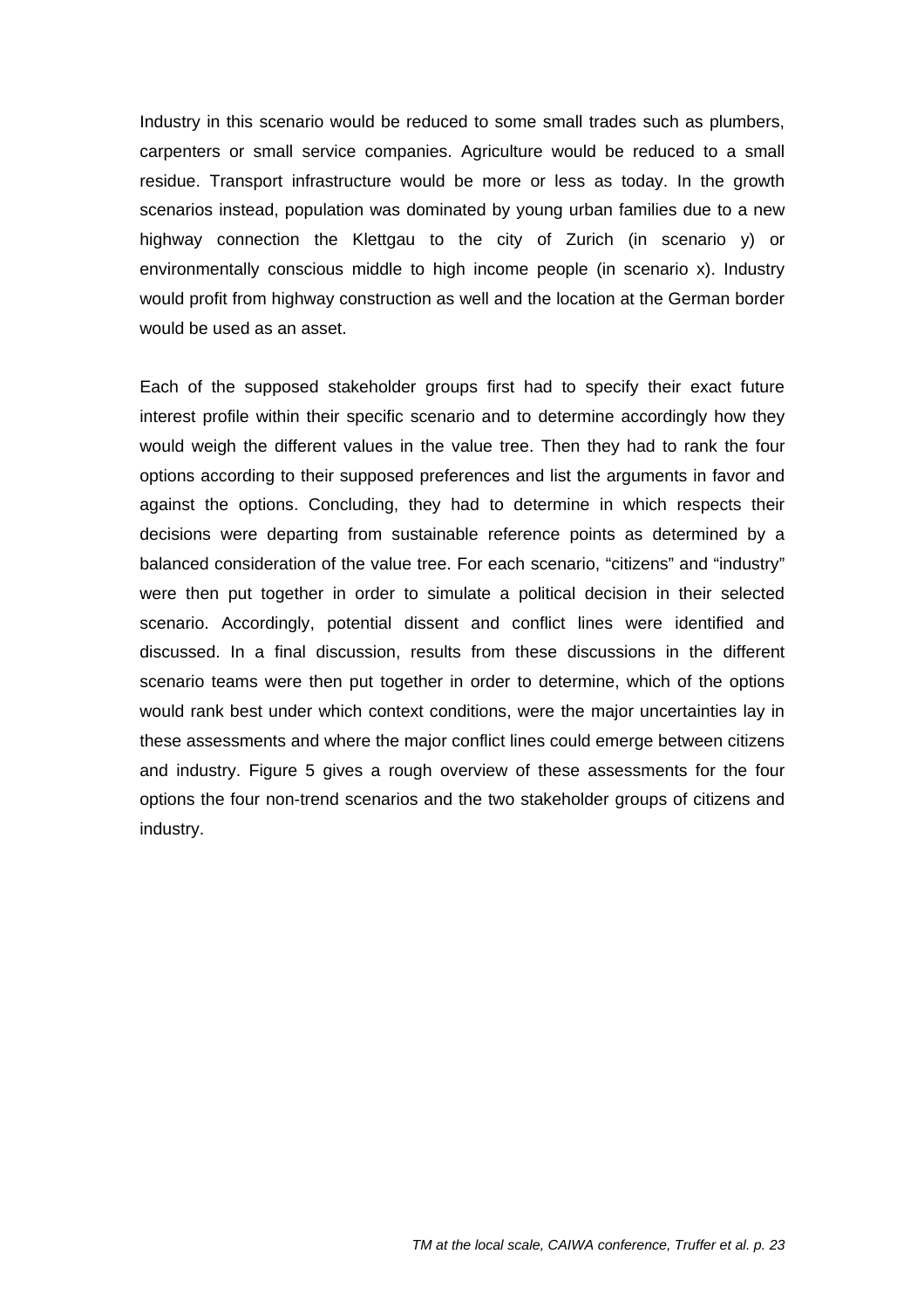| <b>Option I: Expansion</b>           |                                  |               |                |               |                |      |               |                |  |
|--------------------------------------|----------------------------------|---------------|----------------|---------------|----------------|------|---------------|----------------|--|
| Sz. A                                |                                  | Sz. B         |                | Sz. C         |                |      | Sz. D         |                |  |
| <b>Bürger</b>                        | <b>Gewerbe</b>                   | <b>Bürger</b> | <b>Gewerbe</b> | <b>Bürger</b> | <b>Gewerbe</b> |      | <b>Bürger</b> | <b>Gewerbe</b> |  |
|                                      |                                  |               |                |               |                |      |               |                |  |
|                                      | <b>Option II: Konsolidierung</b> |               |                |               |                |      |               |                |  |
|                                      | Sz. A                            | Sz. B         |                | Sz. C         |                | Sz.D |               |                |  |
| <b>Bürger</b>                        | <b>Gewerbe</b>                   | <b>Bürger</b> | <b>Gewerbe</b> | <b>Bürger</b> | <b>Gewerbe</b> |      | <b>Bürger</b> | <b>Gewerbe</b> |  |
|                                      |                                  |               |                |               |                |      |               |                |  |
| <b>Option III: Dezentralisierung</b> |                                  |               |                |               |                |      |               |                |  |
| Sz. A                                |                                  | Sz. B         |                | Sz. C         |                | Sz.D |               |                |  |
| <b>Bürger</b>                        | Gewerbe                          | <b>Bürger</b> | <b>Gewerbe</b> | <b>Bürger</b> | <b>Gewerbe</b> |      | <b>Bürger</b> | <b>Gewerbe</b> |  |
|                                      |                                  |               |                |               |                |      |               |                |  |
| <b>Option IV: Zentralisierung</b>    |                                  |               |                |               |                |      |               |                |  |
| Sz. A                                |                                  | Sz. B         |                | Sz. C         |                |      | Sz. D         |                |  |
| <b>Bürger</b>                        | <b>Gewerbe</b>                   | <b>Bürger</b> | <b>Gewerbe</b> | <b>Bürger</b> | <b>Gewerbe</b> |      | <b>Bürger</b> | <b>Gewerbe</b> |  |

*Figure 5: Ranking of the options relative to the four scenarios and the two perspectives of citizens and industry* 

These assessments were then analyzed in more detail in the core team and led to the formulation of a recommendation to the official planning commission of the Klettgau, which were presented to the commission and the stakeholders in a final meeting in September 2007. The recommendations foresee that option IV leading to a connection with other larger WWTPs should be elaborated and evaluated in more detail with regard to feasibility, costs, time structure, etc. In parallel the proactive option I should be spelled out as well. Option II of a resolute reduction of the WWTPs profile was considered as being associated with too many risks and would entail an open conflict between the communities and industry (especially if growth conditions in the region proved to be meager). Option III was at first totally dismissed as being utterly unrealistic. Upon discussion in the core team and the workshops however feasibility was increasingly accepted and positive aspects were listed in several scenarios. However, given the relatively high pressure for action in the region and the considerable uncertainties associated with the future development of decentralized technologies, this option was not considered as representing a full-fledged alternative. In the context of option I, however it was claimed that upon appearance of new opportunities, it would be possible to set up services for decentralized sanitation accordingly. As a consequence, it was decided to further observe this technological development and take options into account as they became more mature.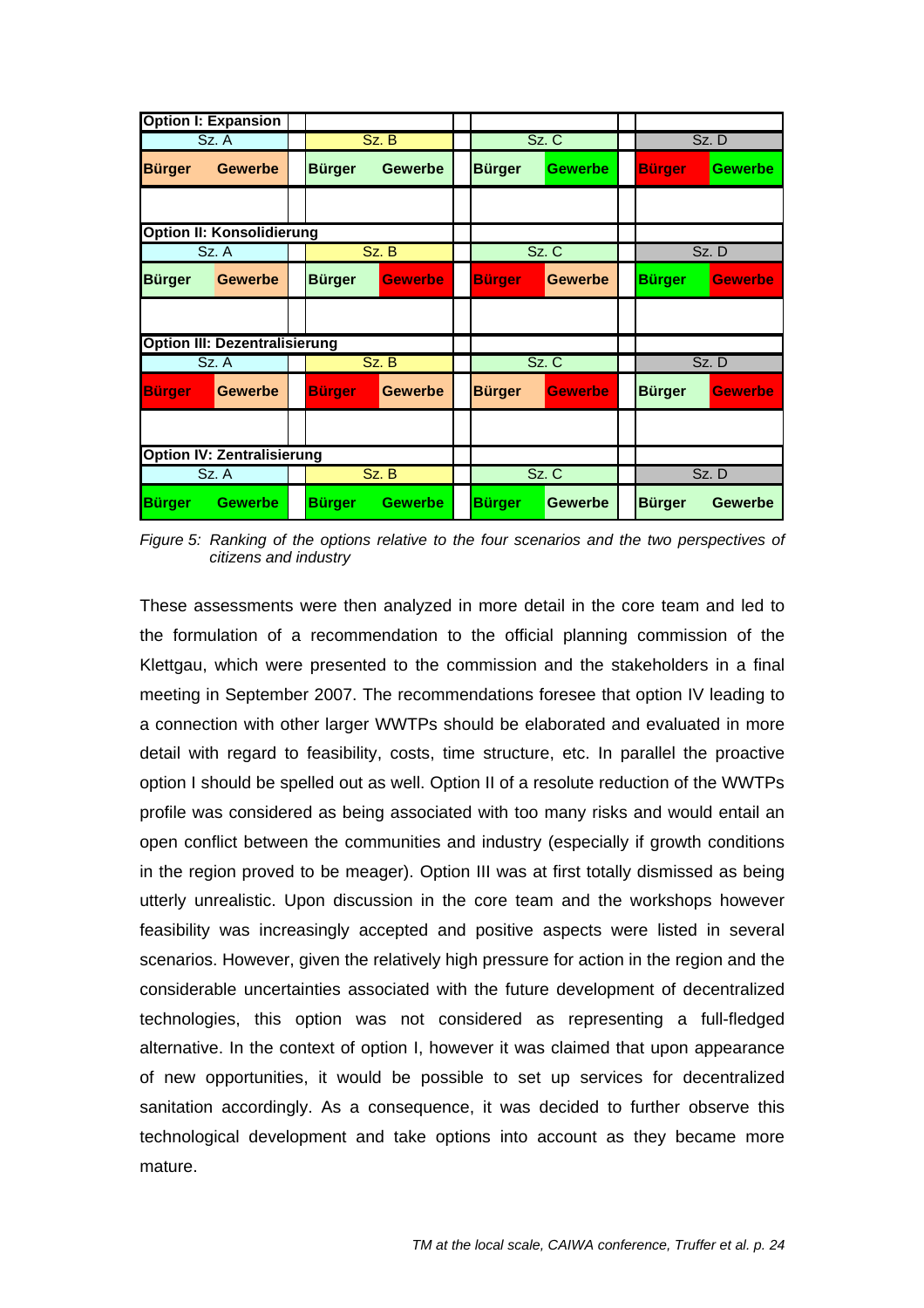### <span id="page-24-0"></span>**6. Towards Integrated and Adaptive Water Management**

In how far can we now claim that the RIF procedure will be supportive for transitions towards more sustainable sanitation infrastructures? The above chapters have elaborated the theoretical background and the general arguments for a specific methodological approach. Based on the lessons learned in the context of the pilot case study of Klettgau, we may now tentatively draw some conclusions about the possible merits of this kind of approach.

First at the level of the concrete case, the results may be said to respond to the initially set goals. The conventional Klettgau decision making structure clearly produced an incremental approach to reinvestment in the sanitation infrastructure. The options proposed may be considered as minor variants of the existing sociotechnical paradigm, leaving both the technological system as well as the organizational and governance structure around it largely unchanged. If we compare this to the recommendations that came out of the RIF process, we may easily see a broadening of the context conditions, a broadening of the option ranges and also a broadening of the value positions both with regard to the goals considered to evaluate the impacts of the different options was achieved. Furthermore, the ensuing planning process will most probably be more reflexive, with regard to context conditions, and it will take flexibility considerations more explicitly into account.

Most astonishingly, the option, which resulted from the RIF process as representing the one with the highest positive potential in most scenarios and by most stakeholder positions (option IV) was at the outset of the RIF process not even considered as a legitimate option. So the whole process produced a substantially different result as the conventional approach and more radical system configurations, at that. Nevertheless, one has to be critical with regard to the validity of this claim. As the options were judged on highly general grounds, many assessment criteria could not be assessed with a sufficient degree of precision. For instance, costs were not assessed in any detail for the options. Additionally, even though there were representatives of the neighboring German communities participating in the workshops, no feasibility of the option to send the waste water to Germany was carried out. Therefore, further analysis may change the preference orders still. However, as was mentioned by most of the participants of the core team and the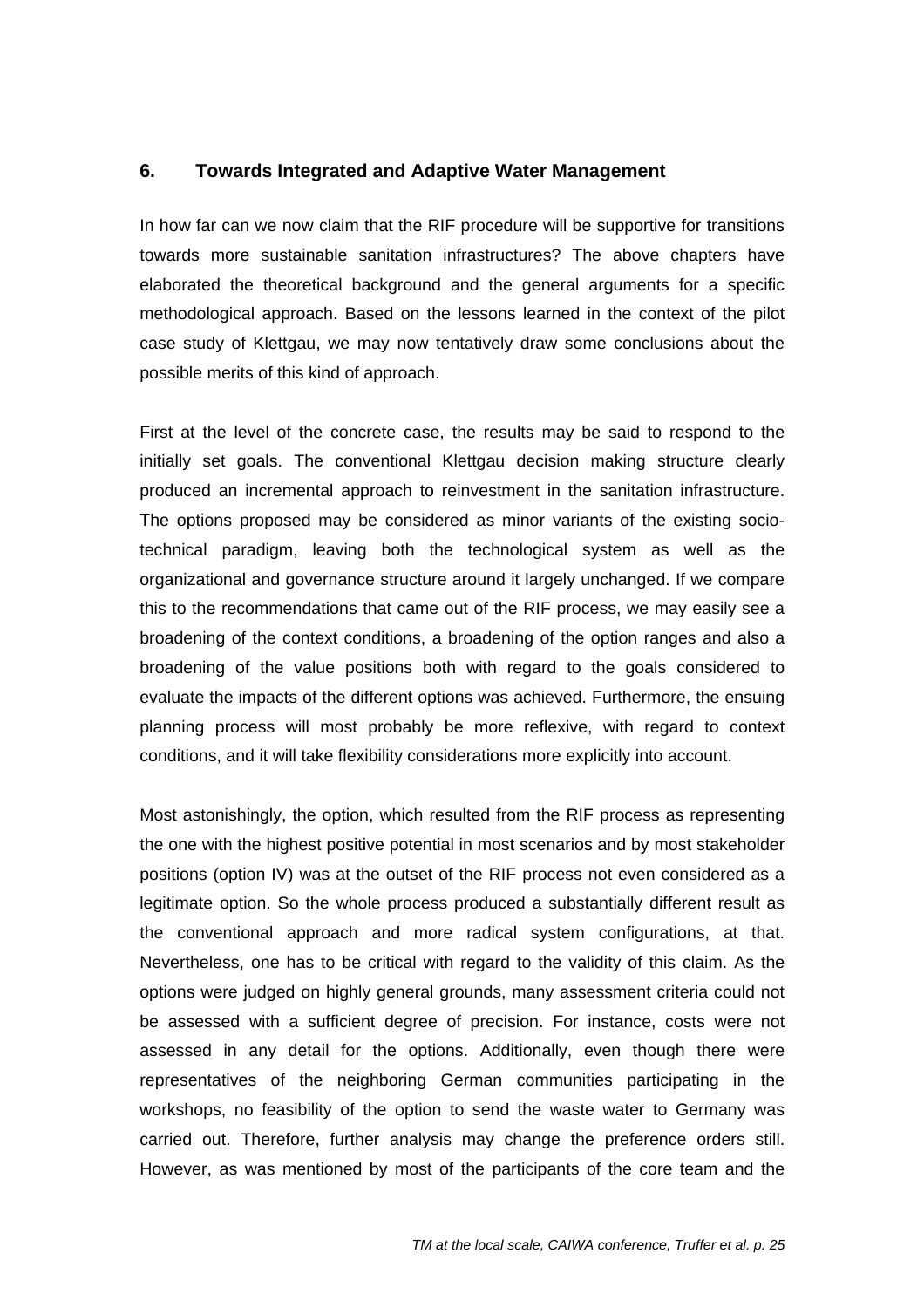workshops, the broadening of the analysis brought a more reflexive consideration of the options and conditions to which a future sanitation infrastructure had to respond. The initial motivation to go beyond the classical approach of continuing the prevalent regime pathways was thus claimed to be fulfilled.

So apparently, the RIF procedure helped to broaden the spectrum taken into account for decision making and strategic planning in infrastructure. But in how far does it also correspond to a local approach to further transition management in this sector. As the example shows, the structured discursive process that was initiated in the region helped to open the spectrum towards different technologies (as in option III), different organizational set ups (option I) and different spatial boundaries (option IV). Furthermore, with the participation of the official from the canton, lessons from the one exercise could be transferred to other organizations in the same canton. It could become a core activity of the cantonal office to support this kind of strategic planning processes in the different regions and to support synergies between the different processes. If carried out in different cantons this may ultimately create a background for national organizations and federal offices to discuss and implement radically new technologies in sanitation. In the 1960ies to the 1990ies, the construction of sanitation infrastructure was organized and subsidized top down from the confederation to cantons and down to the local communities. In recent years, subsidies and support have decreased substantially in order to delegate responsibility to the producers of environmental pollution. A coordinated set of RIF procedures could now create momentum for reforming the whole sector without falling back into a centrally controlled logic of the past.

The results of the procedure have in particular shown that it is suited to included broader considerations both from a thematic point and a regional of view. These are important preconditions for arriving at more reflexive and open integrated water management approaches. In this sense, RIF contributes to these attempts as well.

Time will have to tell how the results and the enthusiasm of the first RIF case will survive in the every day planning practice of the commission and the hard political every day struggles in which it is embedded. However, when judged from the immediate reaction and feedback of the actors involved, it seems that such procedures are desperately needed and that they carry the potential to contribute to the reflexive and strategic, participatory and experimental way of governance which is advocated by transition management.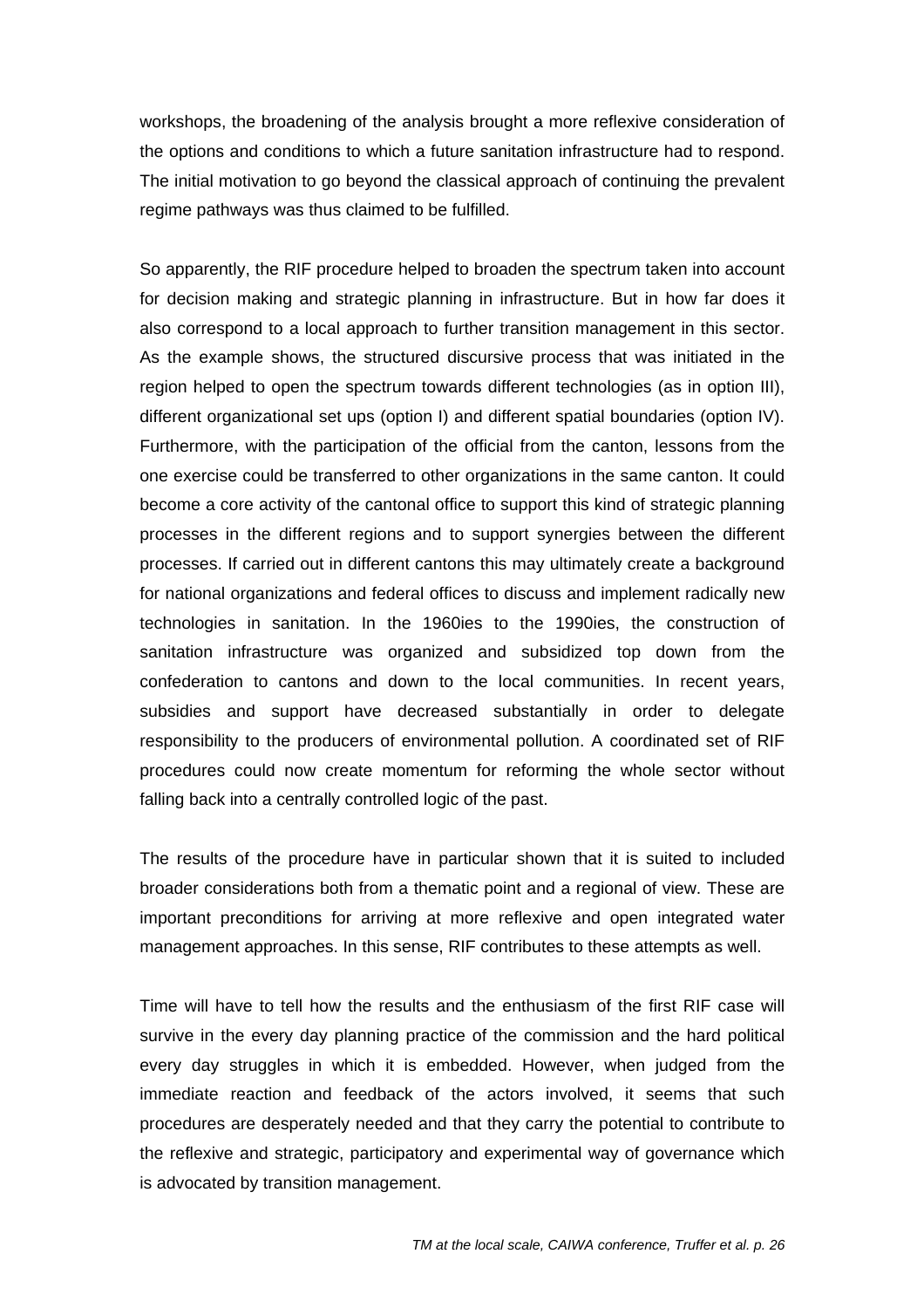### <span id="page-26-0"></span>**References**

- Berkhout, F. and Hertin, J. (2002). Foresight Future Scenarios. Developing and Applying a Participative Strategic Planning Tool. *Greener Management Intern.*  **37**(Spring), 37-52.
- Dominguez, D., Gujer, W. (2006). Evolution of a wastewater treatment plant challenges traditional design concepts. *Water Research* **40**(7), 1389-1396.
- Dominguez, D., Truffer, B., Gujer, W. (forthcoming). Designing WWTPS for the future. Assessing the required flexibility. *Water Science and Technology*. In print.
- Gausemeier, J., Fink, A. and Schlake, O. (1998). Scenario management: An approach to develop future potentials. *Technological Forecasting and Social Change* **59**(2), 111-130.
- Geels, F. W. From sectoral systems of innovation to socio-technical systems Insights about dynamics and change from sociology and institutional theory. *Res. Policy* **2004**, *33* (6–7), 897–920.
- Hiessl, H.; Toussaint, D.; Becker, M.; Dyrbusch, A.; Geisler, S.; Herbst, H.; Prager, J. U. *Alternativen der kommunalen Wasserversorgung und Abwasserentsorgung AKWA 2100;* Schriftenreihe des Fraunhofer-Instituts für Systemtechnik und Innovationsforschung ISI, 53; Physica Verlag: Heidelberg, Germany, 2003; pp. 203.
- Hughes, T. P. The evolution of large technical systems. In *The social construction of large technological systems;* Bijker, W. E.; Hughes, T. P.; Pinch, T., Eds.; MIT Press: Cambridge, Mass., 1987; pp. 51–82.
- Hughes, T.P. 1998. Rescuing Prometheus: Four Monumental Projects That Changed the Modern World. New York: Pantheon Books.
- [Joerges,](http://www.sciencedirect.com/science?_ob=ArticleURL&_udi=B6V77-4JXRX0B-1&_user=835422&_coverDate=06%2F30%2F2006&_rdoc=1&_fmt=&_orig=search&_sort=d&view=c&_acct=C000045139&_version=1&_urlVersion=0&_userid=835422&md5=c0392e83415968b16e840d8efbe799c0#bbib23) B., 1998. Large technical systems: concepts and issues. In: R. Mayntz and T. Hughes, Editors, *The Development of Large Technical Systems*, Westview Press, Boulder (1998), pp. 9–36.
- Konrad, K., Truffer, B., Voss, J.P. Multi-regime Dynamics in the Analysis of Sectoral Transformation Potentials. Evidence from German utility sectors. Resubmitted to *Journal of Cleaner Production*.
- Larsen, T. A.; Gujer, W. The concept of sustainable urban water management. *Wat. Sci. Technol.* **1997**, *35* (9), 3–10.
- Larsen, T. A.; Gujer, W. Waste design and source control lead to flexibility in wastewater management. *Wat. Sci. Technol.* **2001**, *43* (5), 309–318.
- Lienert, J., Monstadt, J. and Truffer, B. (2006). Future Scenarios for a Sustainable Water Sector - A case Study from Switzerland. *Environmental Science and Technology* **40**(2), 436–442.
- Markard, J., Truffer, B. Technological innovation systems and the multi-level perspective: towards an integrated framework. Submitted to *Research Policy*.
- Markard, J., Truffer, B., 2006. Innovation processes in large technical systems: Market liberalization as a driver for radical change? *Research Policy*. 35, 609- 625..